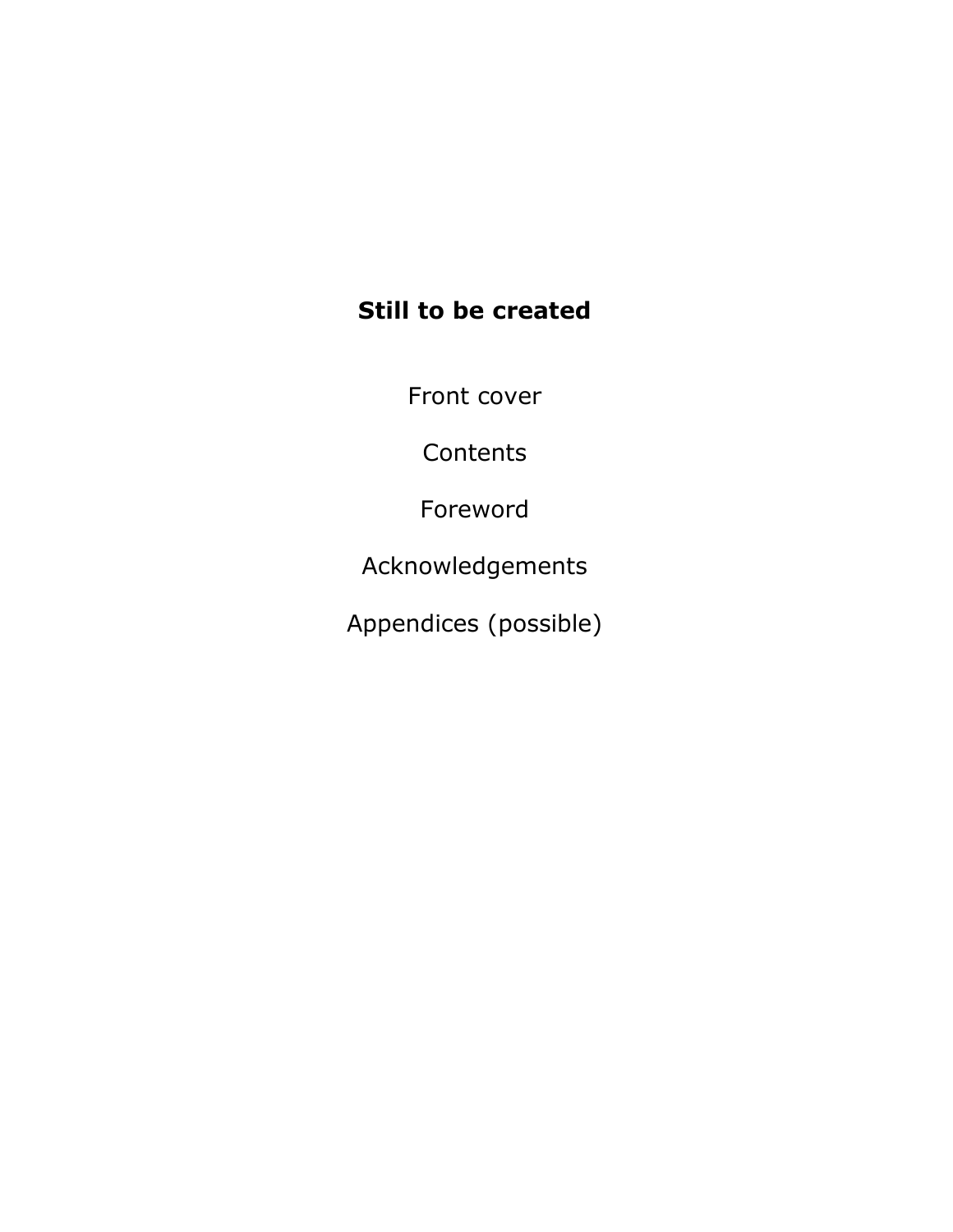#### Authors' Note

This Parish Plan has only been made possible because of the high level of participation by Welford residents in the Village Appraisal Survey. The Steering Committee has gone to great lengths in order to ensure that the consensus views of the Village community have been accurately reflected in the issues recorded, which in turn determine the possible solutions and future action.

The responses to the Survey were analysed by an independent specialist firm and their report was produced in chart and tabular format. Many of the charts have been included in the Parish Plan in order to assist the reader's understanding of what has been written. Charts not considered necessary to support the text have been omitted in order to keep costs down but these can be seen by application to the Parish Clerk.

Readers are reminded that whilst some Survey questions required respondents to "tick one box only", many questions asked respondents to "tick all boxes that apply". In these cases the total "responses" to the question will exceed the number of "respondents" and so the Steering Committee has shown the number of respondents adjacent to the relevant charts. (e.g. In the section on 'Housing' dealing with residents' opinion on categories of future housing provision 776 respondents gave 1666 responses covering 8 different types).

Readers will also note that the number of respondents in the 'Public Utilities' section is lower than for most other sections. This is because the questions relating to public utilities were located in the Household Section of the Appraisal Survey where a single response per household was required rather than a response from each household member.

The Steering Committee members would like to express their grateful thanks to everyone who has participated in the various stages leading up to the publication of Welford's first Parish Plan and hope that it will be of great help to future Parish Councils in carrying out the wishes of the Village Community.

Parish Plan Steering Committee April 2007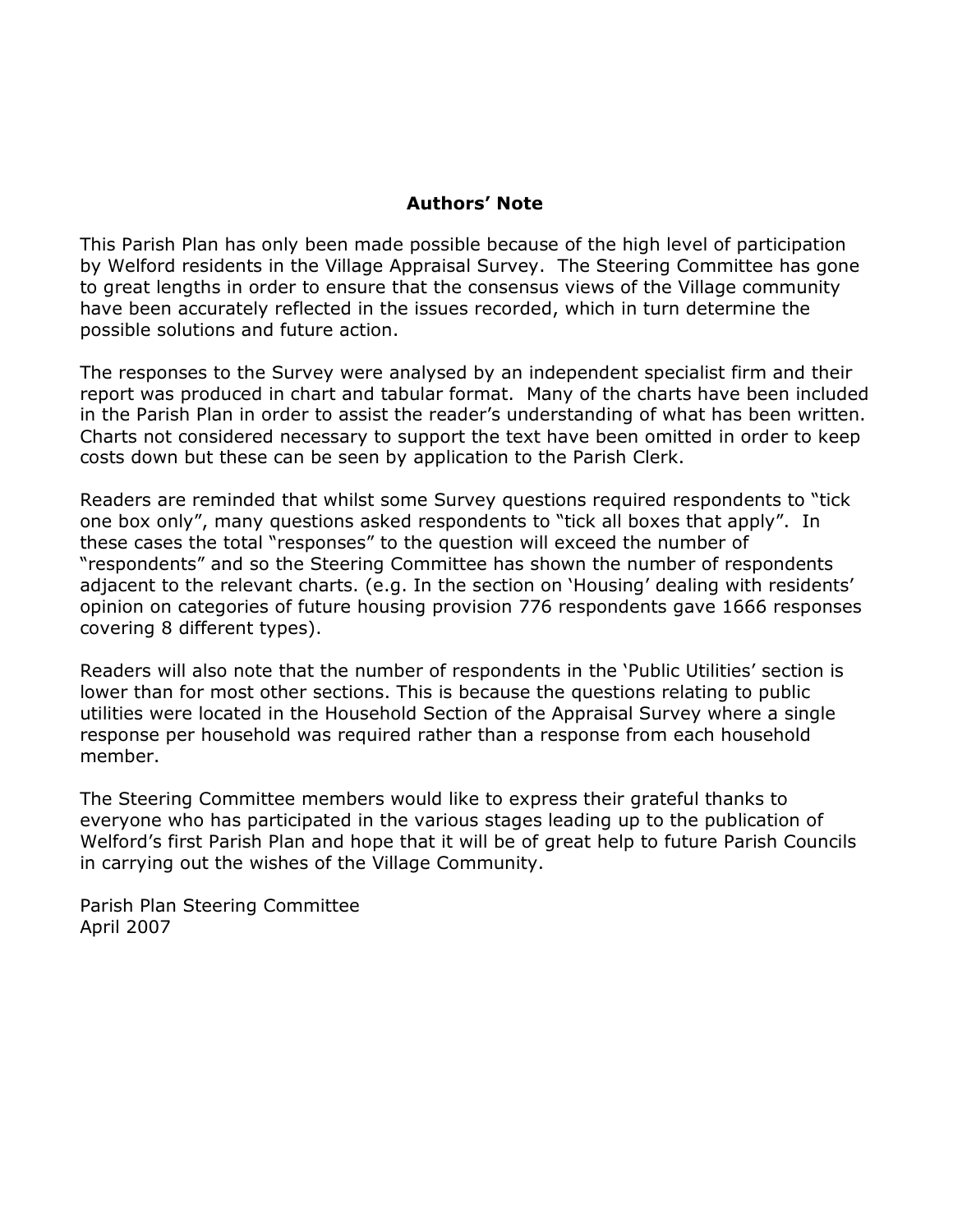#### Introduction

Mentioned in the Domesday Book but with origins dating back much further, the development of Welford has taken place over many centuries. The oldest listings of well-known landmarks include the first Church built on the site of St Peter's during the 12<sup>th</sup> century, the Southern portion of Binton Bridges (C13th), and the Maypole site (C14th). The 17<sup>th</sup> century saw the introduction of the many timber-framed cottages and the Wesleyan Chapel was constructed late in the  $18<sup>th</sup>$  century.

The road system as we know it today was also largely in place by 1800. The original village school was built in Victorian times and housed the first Parish Council meeting in 1894. More recently the Memorial Hall building was erected in 1924 and the Allotments Trust was established in 1940. The Conservation Area containing 65 listed and 80 non-listed buildings was designated in 1969.

Formerly part of Gloucestershire but now a Warwickshire village since 1931 Welford, like most rural parishes, has its historical roots firmly based in agriculture and is still bordered by predominantly arable farmland, with commercial horticulture also very much in evidence. The population will have grown quite slowly until it reached 516 at the time of the first census in 1801. By 2001 it had grown by a further 250% to over 1,300 with the fastest growth rate occurring since the 1960's.



Today the Village is fortunate in having many excellent features in the form of facilities, clubs and societies and with a history of many successful community achievements. There are however, other facilities, services or activities that it either lacks or which residents would like to see changed or improved. Also, like most communities, it is experiencing continuous change, especially in recent years. Nowhere is this more evident than in traffic and population growth, employment and transport patterns, and with the difficulties caused for some local people by the high cost of housing.

It is for these reasons that Welford Parish Council decided to instigate the production of a Parish Plan. Essentially such a Plan encompasses the consensus of local opinion in terms of what residents like and do not like about their village. It records what they want to see retained, protected, changed, modified or removed and what they would like introduced, whether it is a service, amenity, practice or policy.

At its launch in May 2006 the Parish Plan was described as – "A process by which a parish can plan for the future and influence the development of the community". Fundamentally it is about the long-term sustainability of the community in terms of such matters as the provision of amenities, services and housing, the environment, traffic management, education and many other matters that contribute to maintaining a balanced society.

Parish Plans, once adopted, are taken into account by the District Council when considering planning applications and by various other authorities when addressing such matters as grant applications, traffic issues, bus services and the provision of amenities. A Parish Plan provides the Parish Council with valuable guidance when considering important and sometimes controversial issues on behalf of the local community and it also puts on record a permanent reminder of objectives for the medium and longer term which can easily be overlooked or eclipsed by short term priorities.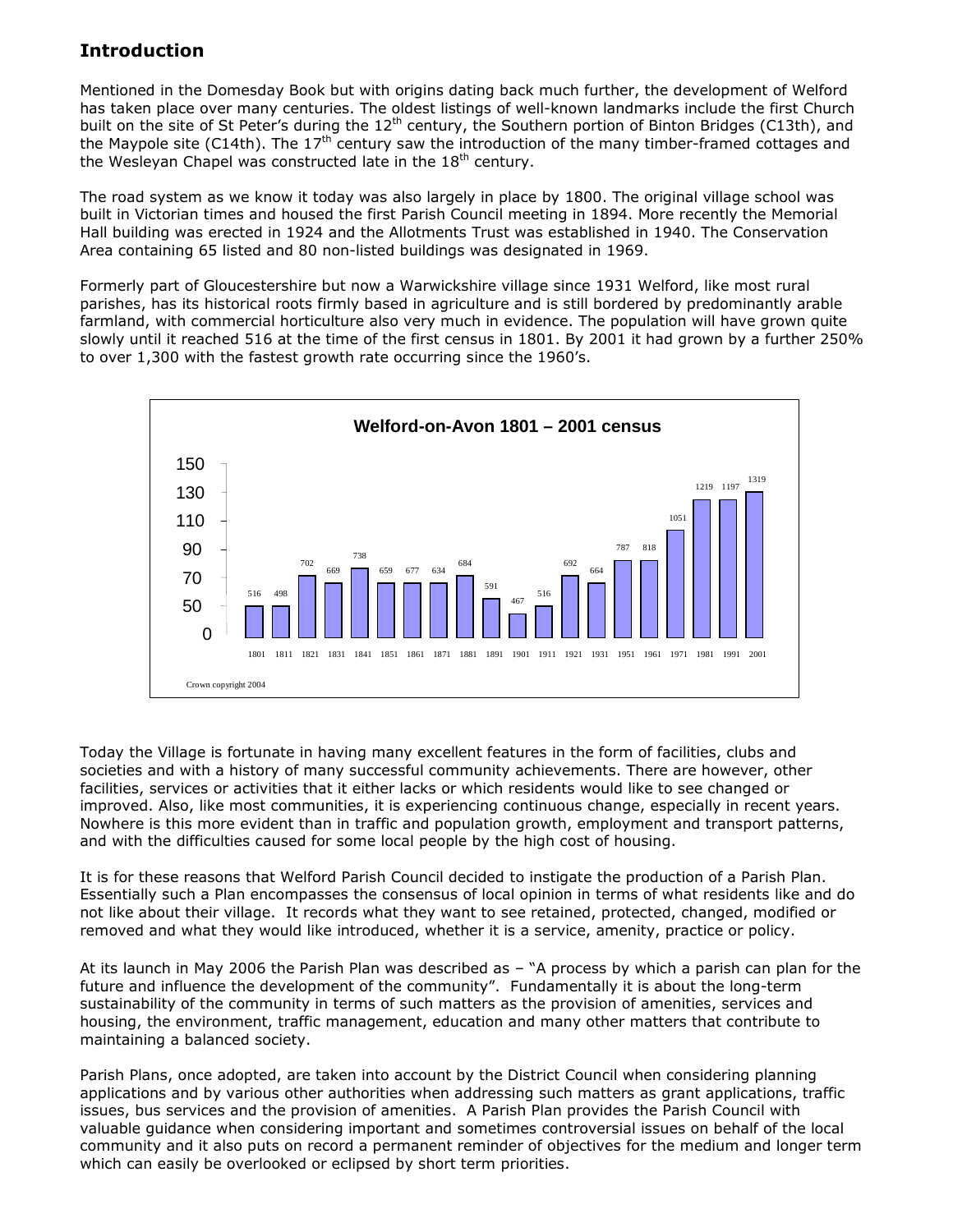A Parish Plan is unlikely to satisfy everyone because in every community there is usually a range of opinion on any topic. However, if carefully constructed, it should provide all residents with the opportunity to express their views on local matters of greatest interest and concern. Even where a community expresses an overwhelming view on a particular matter it still may not always be possible for the Parish Council to deliver the required result because of financial, legal, physical or administrative constraints. Nonetheless, and despite these limitations, a Parish Plan should be of great help to the Village in meeting it's aspirations and without a Plan the community may be more vulnerable to the imposition of unwanted initiatives.

### The Parish Plan Process

The Parish Council agreed in February 2006 to create a Parish Plan. The initiative was launched at a public presentation in May and volunteers enlisted in June to form a Steering Committee. A Preliminary Questionnaire was distributed to all households in July in order to establish the topics of greatest importance to local residents and from the responses a 45-question Village Appraisal Survey was compiled, together with separate questionnaires for businesses, young people and children.

In December 2006 local volunteers delivered 534 appraisal survey forms and collected 444 completed forms resulting in an excellent response rate of 83%, making the survey a valid representation of local opinion.

The completed survey forms were sent unopened in December to a professional independent firm in order for the responses to be analysed and presented.

The results were returned to the Steering Committee during January 2007 and work commenced on drafting the Parish Plan in February. The finished draft was presented to the Parish Council on 29<sup>th</sup> April who subsequently adopted the Parish Plan on 5<sup>th</sup> June. Stratford District Council adopted it in mid-June 2007.

Throughout the process the Steering Committee has met each month and progress has been reported at Parish Council meetings and reported in the Parish News with the Steering Committee minutes posted on the Parish notice board.

### Next Steps and Timescale

It is the responsibility of the Parish Council to ensure, where it can, that the changes and initiatives expressed in the Parish Plan are put into effect. Some actions and objectives will be easier to implement or achieve than others and resource or procedural limitations will mean that everything cannot be addressed at once. Progress with the implementation of the various topics contained in this Parish Plan will often take many months and in some cases years to bring about and will certainly extend beyond the membership of the current Parish Council.

For this reason it is not considered either fair or reasonable to tie this or future Welford Parish Councils down to specific timescale objectives in terms of precisely when a particular matter will be addressed, implemented or resolved. Priorities change and issues considered to be of low importance today may become more urgent tomorrow and vice-versa. The topics contained in this Parish Plan will be addressed in accordance with an action programme determined by the Parish Council. Some of the actions are both free standing and of sufficient urgency that they can and should be implemented as quickly as possible. These include traffic matters (especially speeding) and housing which the Parish Council has decided to address first. Other matters that may be more interdependent will need to be considered in the wider context of the future sustainability of the village.

In tackling issues raised in the Parish Plan the Parish Council will work with a variety of "partner" organisations such as the NHS, District and County Councils, the Police and Highways Authority, DEFRA, Housing Associations, funding bodies, local land owners, village working parties and volunteer groups.

| <b>Key Stages</b><br>2006                 |
|-------------------------------------------|
| May – Public Launch Meeting               |
| June - Steering Committee formed          |
| July - Preliminary Questionnaire          |
| Oct - Village Appraisal Pilot             |
| Nov – Public Consultation                 |
| Dec - Village Appraisal Survey            |
| 2007                                      |
| Jan - Village Appraisal response analysis |
| Feb - Start of Parish Plan Design         |
| April - Parish Council review             |
| May - Stratford District Council review   |
| June – Parish Plan Adoption               |
| $July - Public Presentation$              |
| $Aug - Publication / Distribution$        |
|                                           |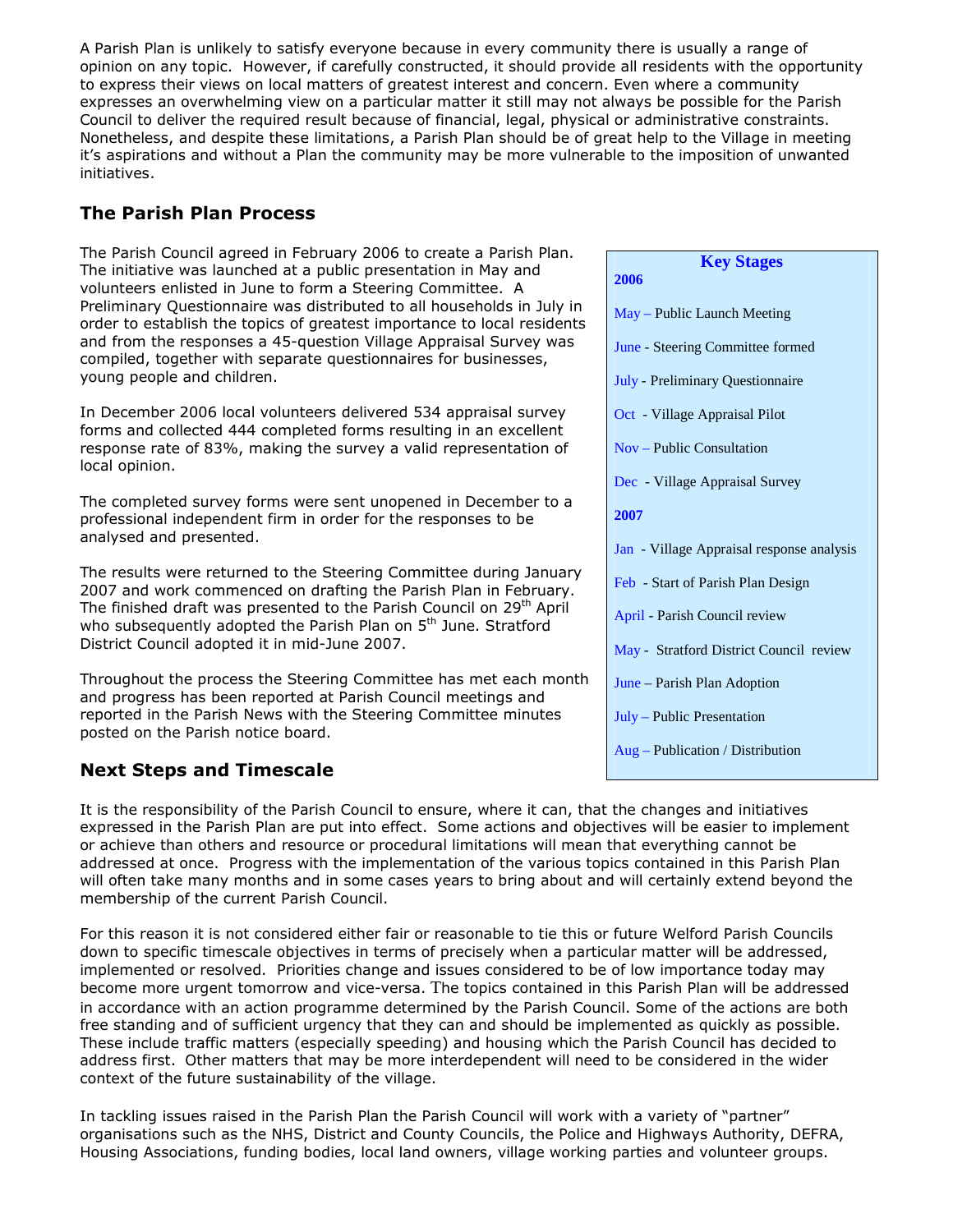## Village Profile

From the responses to the Village Appraisal Survey the following picture of Welford has emerged:

The total Village population is around 1,300 and the split by size of household is shown on the chart to the right.

70% of households have access to the Internet and 93% of households have at least one car with 45% having two. Altogether it is estimated that there are over 900 private cars in the village.

Over a quarter of Welford residents have lived in the Village for less than 5 years and almost a quarter for over 25 years. A third have lived in the Village between 6 and 15 years.

Welford Primary School has 248 pupils. Of all the children of primary school age in the village 72% attend Welford School with the remaining 28% split equally between State and Private schools outside the village. The overwhelming majority of respondents reported that they had been able to secure a place at Welford School for their children. Less than 3% reported that their children had not been able to obtain a place.

Children up to the age of 17 make up 21% of the village population with 53% aged between 18 and 64 and 26% aged 65 and over.

Regarding the division by gender, the balance between males and females varies by age group but for the village as a whole the gender split is almost equal.

Retired people make up the largest group accounting for one third of all respondents. Almost three-quarters of all employed people work outside the village with over half of these travelling more than 10 miles to their normal place of work. Of the quarter that work in the village, most are self-employed working from home.

| Age       | <b>Number</b> |
|-----------|---------------|
| $0 - 4$   | 44            |
| $5 - 10$  | 74            |
| $11 - 15$ | 74            |
| $16 - 17$ | 26            |
| $18 - 24$ | 39            |
| $25 - 44$ | 182           |
| $45 - 59$ | 226           |
| $60 - 64$ | 113           |
| $65 - 74$ | 161           |
| $75 - 84$ | 90            |
| $85 +$    | 21            |
|           |               |

 **Population**

**Occupation** 

| Employee ( $f/t$ or $p/t$ )    | 25% |
|--------------------------------|-----|
| Self-employed (self only)      | 10% |
| Self-employed (employer)       | 7%  |
| Unable to work (sick/disabled) | 2%  |
| Not employed                   | 1%  |
| In education                   | 11% |
| Housewife/husband              | 10% |
| <b>Retired</b>                 | 33% |
|                                |     |

Within the self-employed group there is no dominant business category with the two largest being agriculture/horticulture and building/construction.

Almost half of all respondents attend either St Peter's Church or the Methodist Chapel during the course of a year with 94 people attending a service weekly.

Residents who lived in the village during Easter 1998 were asked to report if they had experienced flooding. Eighteen said that that they had experienced flooding either inside or under their property with a further 43 having had flooding nearby.

Regarding residents' perceptions of their representatives' awareness of local concerns and feelings, 90% believe that Parish Councillors are either "fully aware" or "quite aware". The equivalent for the District/County Councillor and Local MP are 83%/65% and 41% respectively.

| <b>Welford Households</b> |     |
|---------------------------|-----|
| One person                | 21% |
| Two people                | 47% |
| Three people              | 9%  |
| Four people               | 16% |
| Five people               | 6%  |
| Six people                | 1%  |
|                           |     |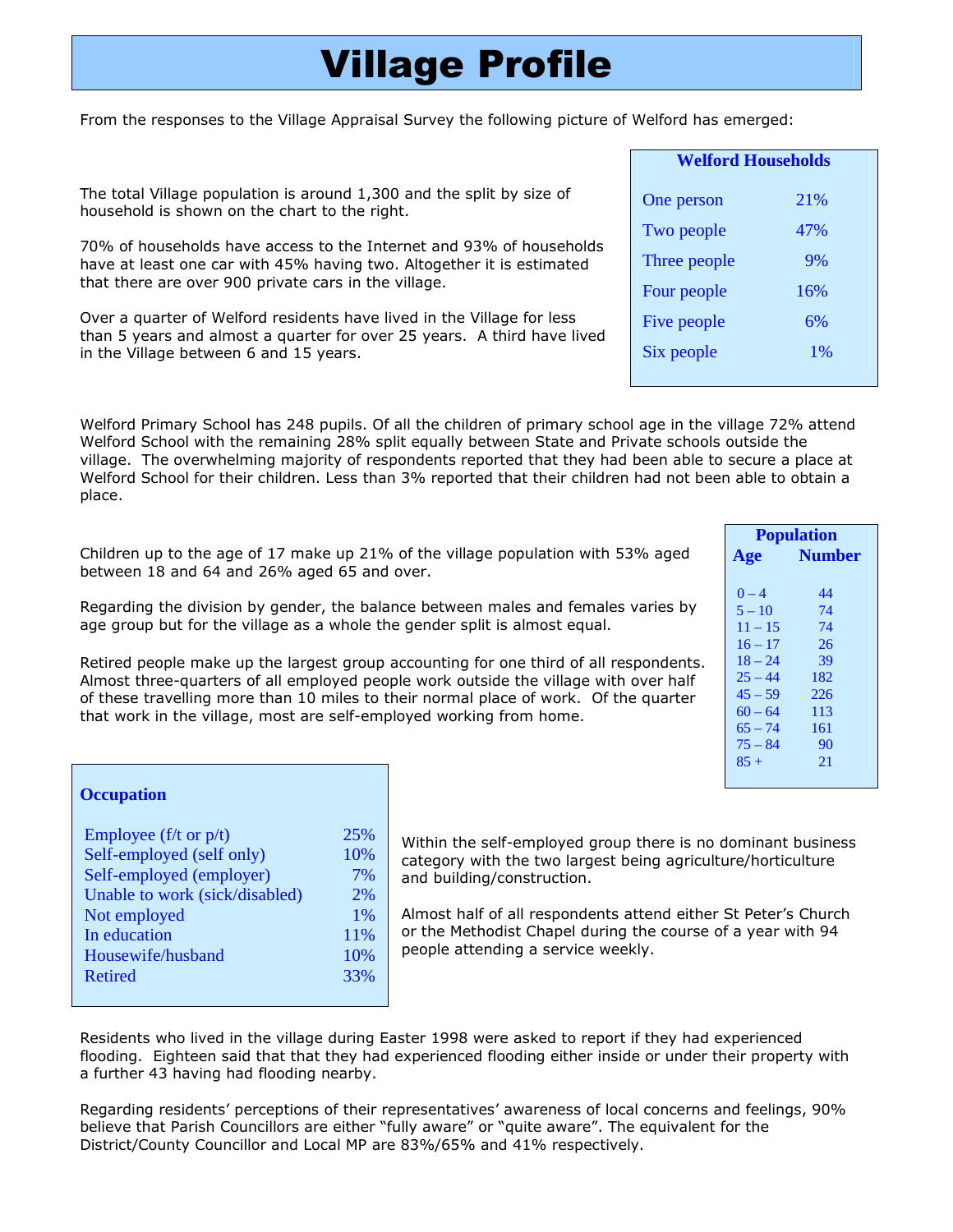### Speeding Traffic

When the Preliminary Questionnaire was distributed in order to determine the matters of importance to the village, speeding traffic stood out as the issue of greatest concern. In the case of the principal roads through the village between 42% and 69% of respondents reported that they sometimes feel in danger from speeding traffic. Between 34% and 63% support a variety of speed control measures with illuminated / flashing speeding signs being the most popular.



Number of respondents: 737 Number of respondents: 743



#### **Speed control measures** Speed cameras / detectors 953 Illuminated / flashing speeding signs 465 Road narrowing / traffic prioritisation 253 Road humps / chicanes (will require street lighting) Speed limits below 30mph if appropriate 924 0 50 100 150 200 250 300 350 400 450 500

### **HGVs**

With regard to concerns associated with the volume and size of HGVs travelling through the village over 70% of respondents support either re-routing or the better enforcement of weight restrictions

Number of respondents: 815



## Other Traffic Matters

Respondents were asked to consider a variety of possible measures designed to improve safety and other traffic problems. Responses varied considerably as the chart on the right illustrates.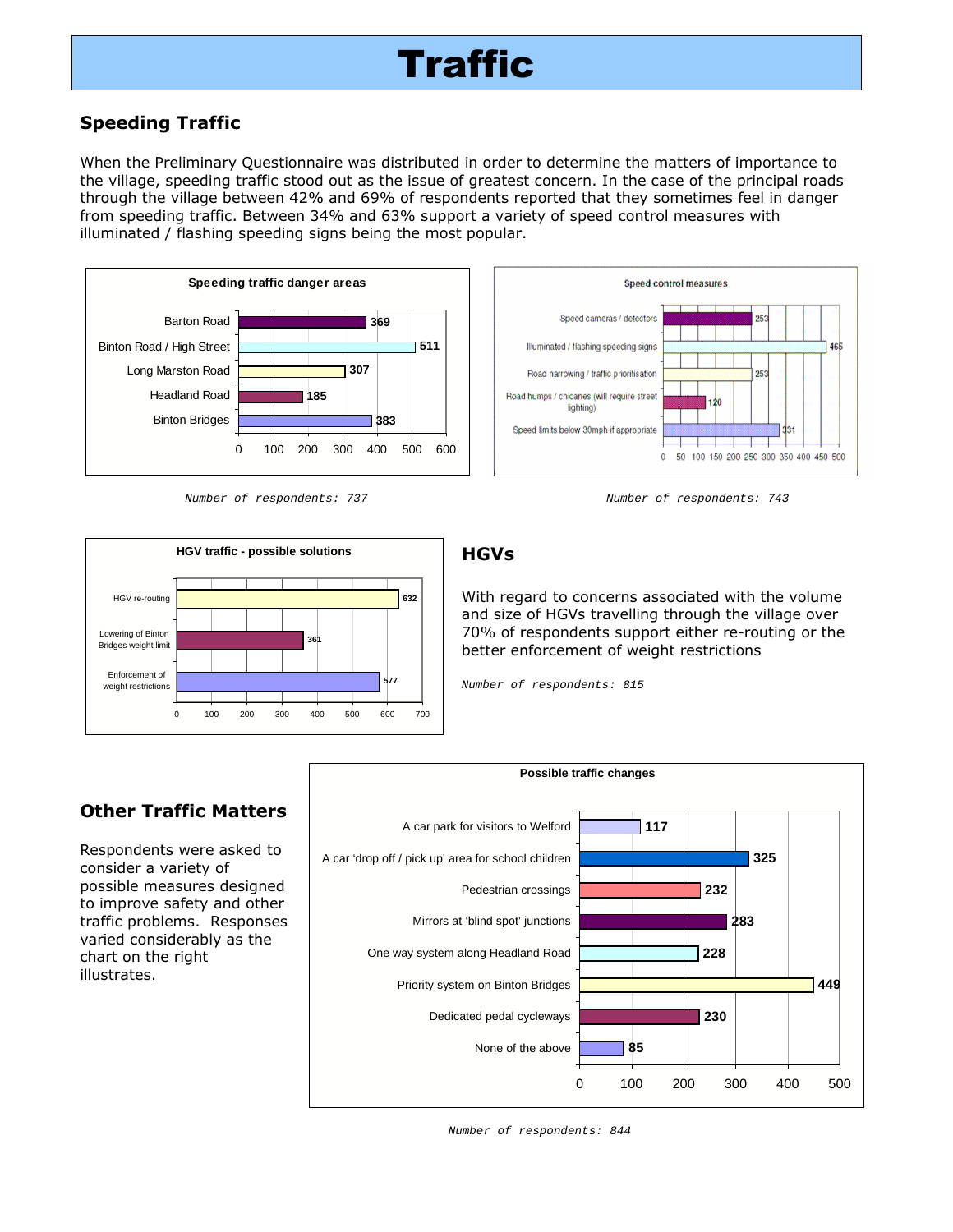- Speeding traffic
- Dangerous driving
- Volume and size of HGVs
- Volume of cars and parking near school

## **Possible Solutions**

- 30mph speed limit throughout village
- Speed limit enforcement measures
- Traffic calming on main routes through village
- Reduced numbers and size of HGVs using village roads
- Priority traffic routing in selected areas
- Reduced volume of cars dropping off / collecting children from school
- Increased pedestrian safety
- Walking and cycling initiatives

## **Actions**

- Introduce 30mph speed limit (or lower in selected areas) on all roads in Welford
- Determine if the following roads qualify for speed enforcement measures: Binton Road / High St / Long Marston Road, Barton Road, Headland Road
- Parish Council to work with partners (including Welford School) to determine the feasibility of options to:
	- o Implement speed enforcement and traffic calming measures
	- o Reduce the volume and size of HGVs using village roads
	- o Reduce the volume of cars dropping off / collecting children from school
	- o Introduce traffic priority arrangements in selected areas
	- o Improve pedestrian safety
	- o Introduce cycle paths / lanes
	- o Introduce a Community Speed Watch Scheme
- Raise awareness of traffic issues with parents of school children

Photograph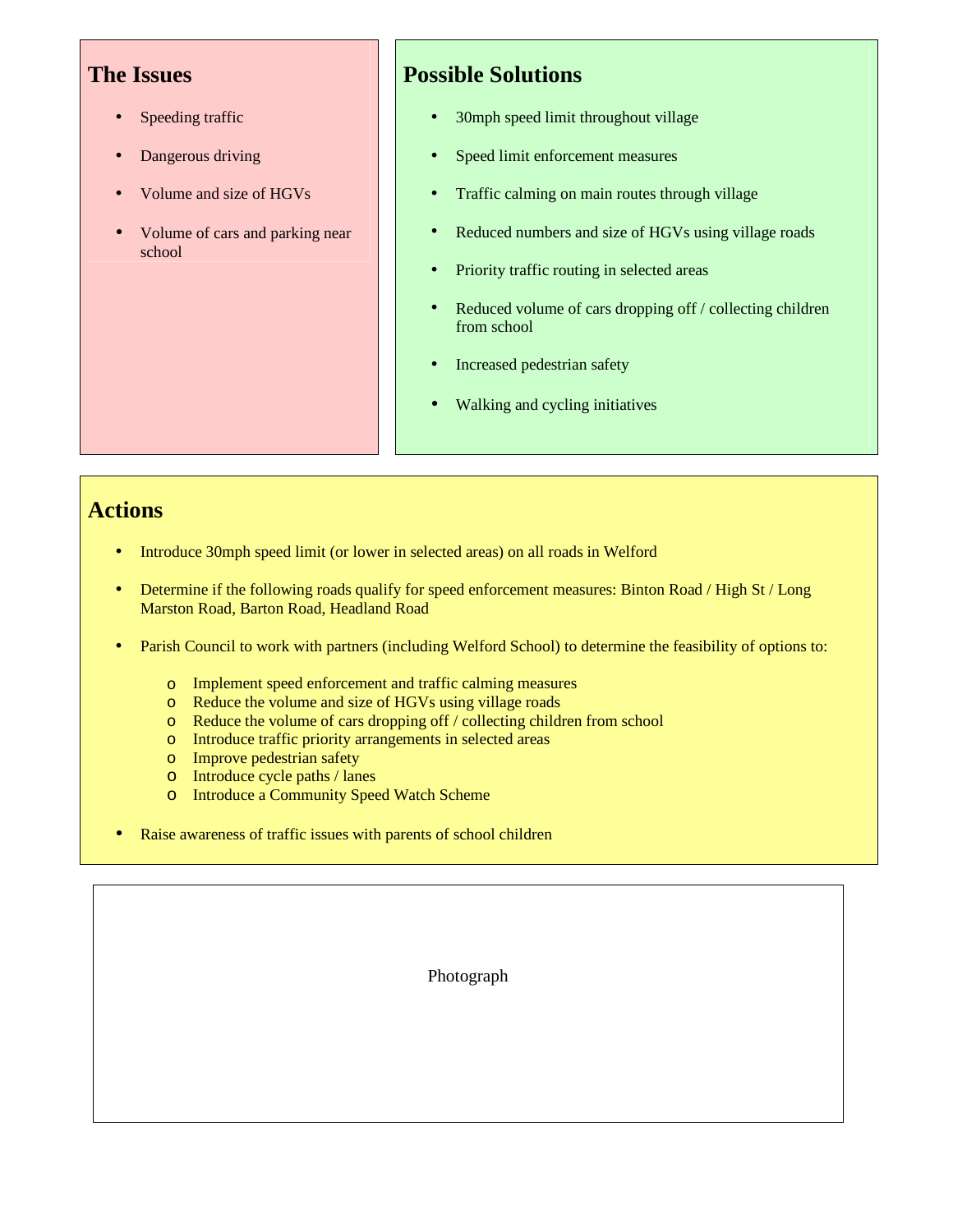## Transport



This chart shows that 86% of Welford residents travel by car.

For those who are dependent on public transport the responses to the Village Appraisal Survey demonstrate that the current bus service would benefit from improvements

Number of respondents: 896

The bus service improvements portrayed in the chart below show that despite the high incidence of travel by private car, 58% of respondents feel that the frequency and timing of buses needs to be improved with 41% of respondents expressing similar concerns regarding the routes and destinations. More than 39% require more information about the existing services.



#### Number of respondents: 561

#### Voluntary Transport

There is already an established voluntary scheme in Welford whereby car owners give lifts to others and 25% of respondents either provide this service already or have indicated their willingness to do so. This would seem to be more than adequate to meet the demand since 90% of respondents stated that they would hardly ever use such a service and only 2% claimed to use the service on a weekly or monthly basis.

| Photographs |
|-------------|
|             |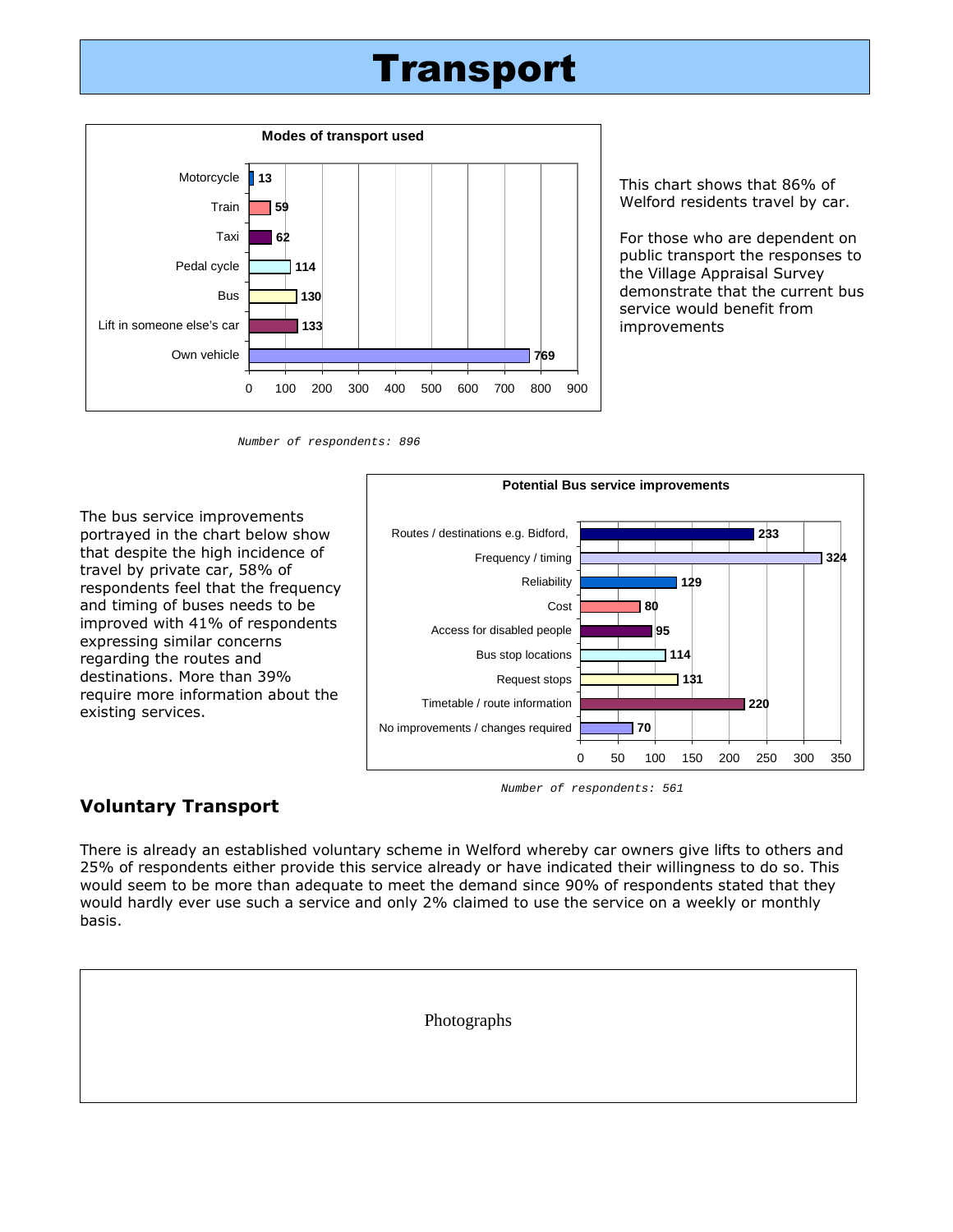#### Bus Service

For the small percentage of residents who depend upon public transport, the bus service presents them with significant concerns as follows:

- Frequency and timing
- Routes and destinations
- Timetable / route information
- Reliability of service

## **Possible Solutions**

- Transport services that meet travel needs
- Appropriate timetable / route information
- Improved access to public transport

## **Actions**

Review all transport schemes in order to improve existing arrangements and introduce additional alternatives where feasible.

Investigate grant aid opportunities.

Work with Bus companies to:

- Improve the frequency, timing and reliability of the bus service
- Determine the feasibility of introducing new routes / destinations
- Provide better timetable / route information
- Co-ordinate services with other towns / villages
- Provide request stops
- Give greater publicity to the bus service

Photographs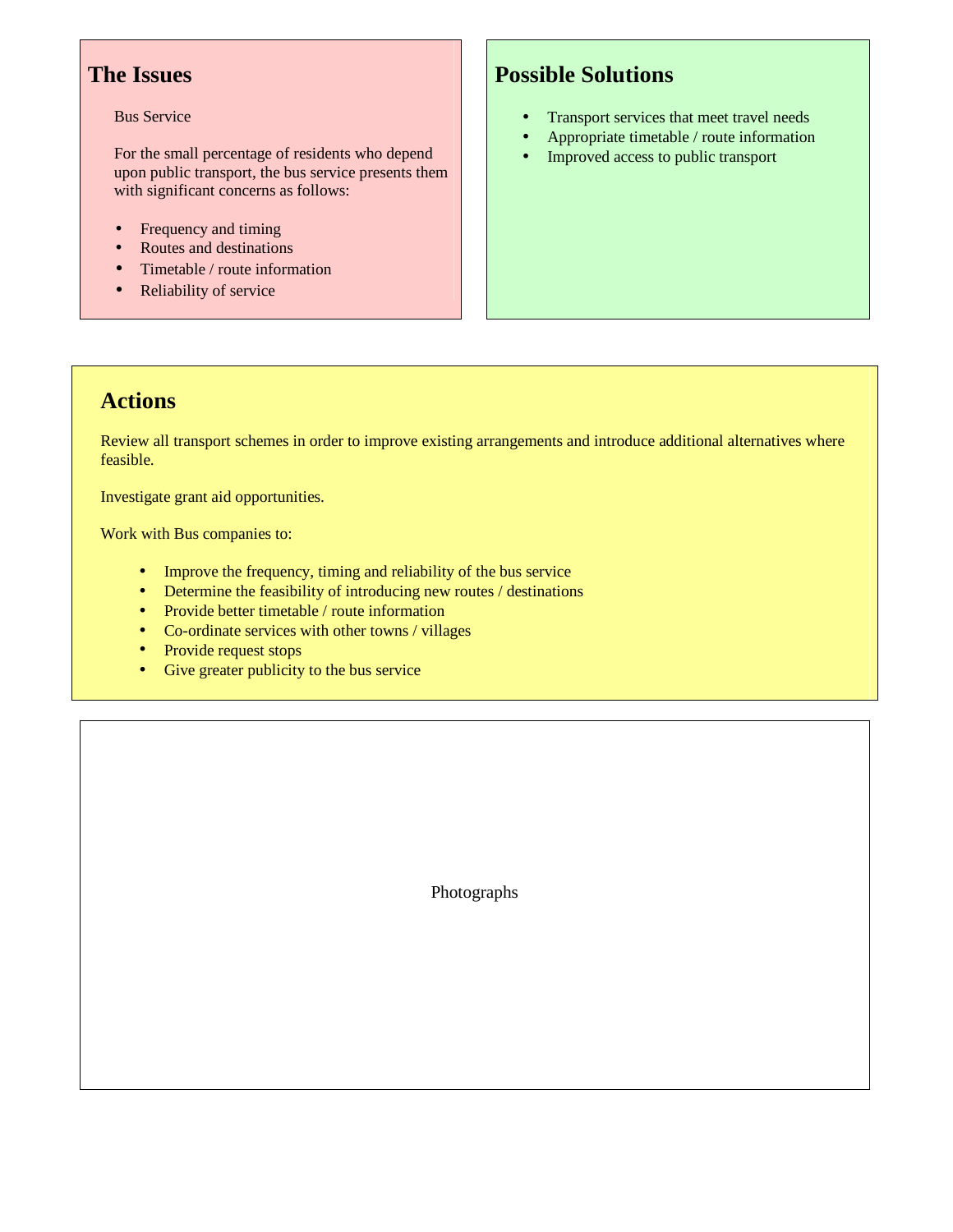## **Housing**

Housing provision, as mentioned in the introduction, is one of the factors that contribute towards the maintenance of a sustainable and balanced community. The Village Appraisal Survey first asked residents for their opinions on categories of future housing provision. Almost 53% of respondents are of the opinion that affordable homes for young people would be appropriate whereas 40% of respondents do not believe that there is a need for any further housing in the village. Respondents' opinions regarding other possible categories of housing provision appear in the chart below.



Number of respondents: 776

Almost two thirds of respondents prefer any housing provision to be phased and over 90% would like the opportunity to express a preference with regard to its location if several locations are available.

If a housing need is identified by a future community led survey, the level of support for varying scales of housing development is shown in the table below. Three quarters of respondents indicated their support for single dwellings or groups of up to 5 homes. 17% of respondents would support groups of up to 10 homes. Respondents' support for larger groupings of up to and over 20 homes was 5% and 3% respectively.

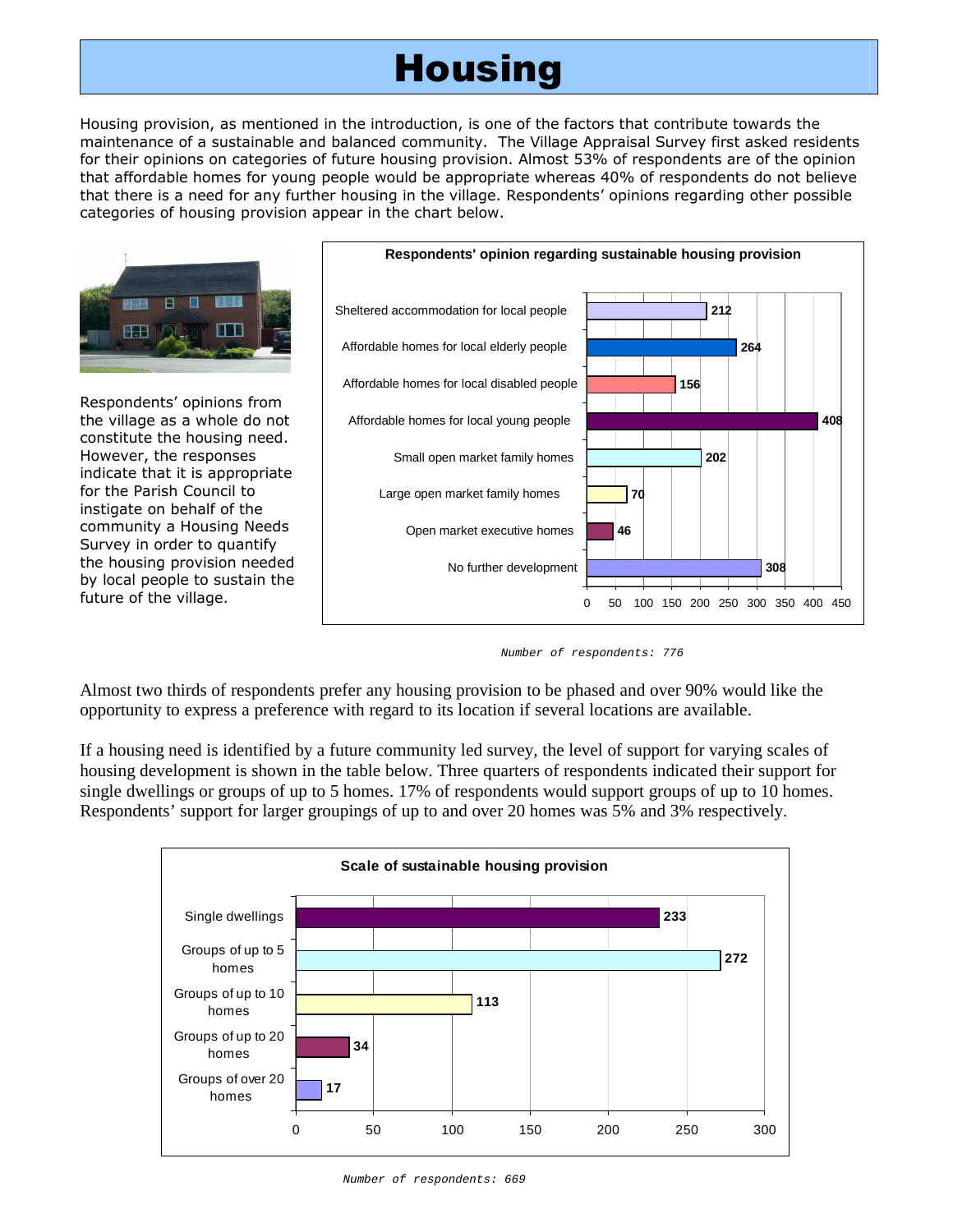- Sustainable housing provision
- The size of any future housing development
- The phasing of any future housing development
- The choice of location of any future housing development.
- Ensuring that any housing need is identified by the community and that any subsequent development has community support and participation

## **Possible Solutions**

- Quantified housing needs of local people
- Small scale sites
- Realistically affordable housing that is permanently restricted to local people.
- Community led housing provision

## **Actions**

In consultation with the community, District and County Councils, the Parish Council will:

- Arrange for an independent housing needs survey to evaluate the housing need for local people.
- Identify suitable land for housing development to meet a proven local need identified by the community in accordance with COM.1 SPD
- Ensure housing development meets an identified local need, is restricted to local people and in the case of affordable housing is genuinely 'affordable'
- Secure the involvement of appropriate housing association(s)

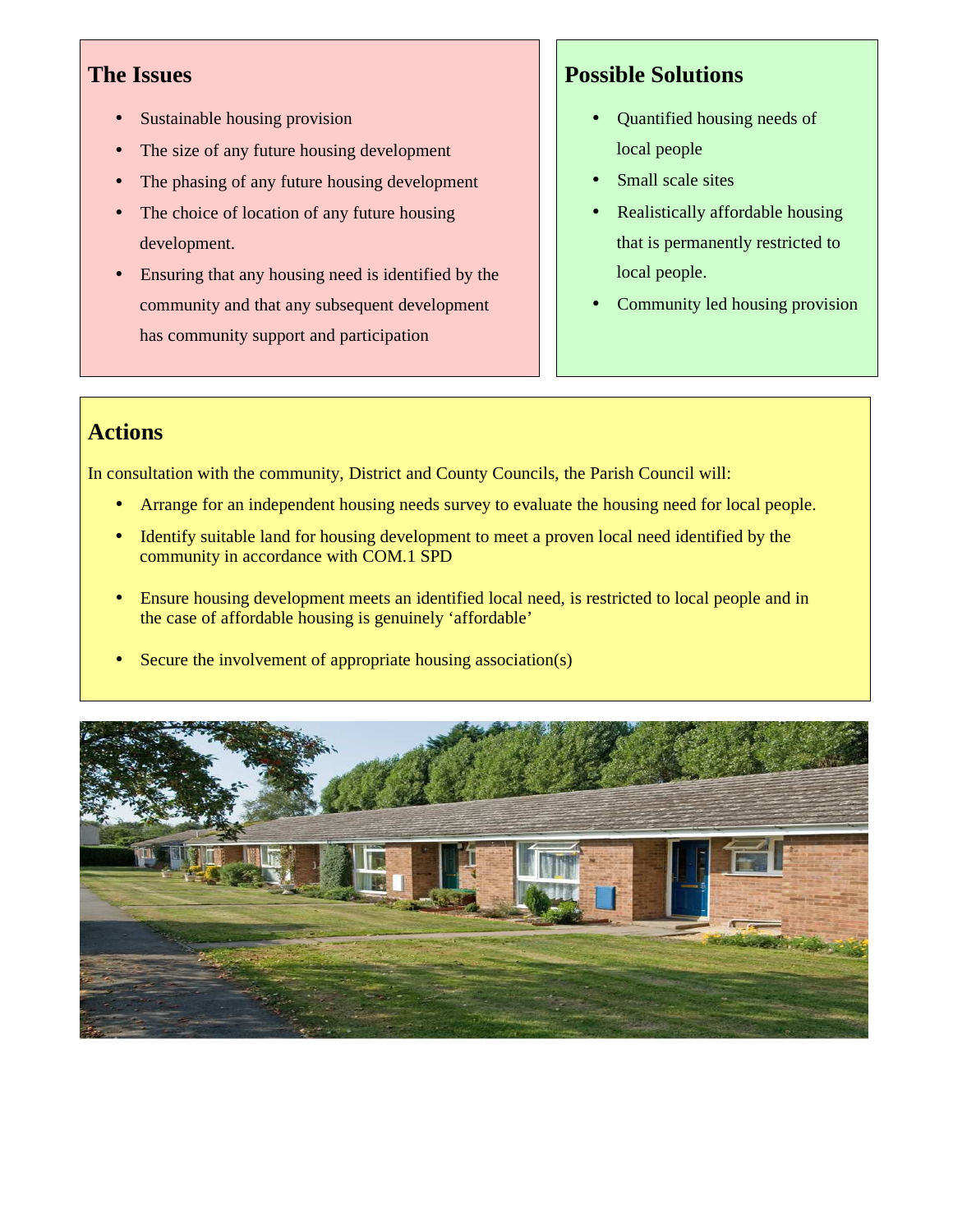## Access to Health Services

Most people do not encounter problems in travelling to health service providers, but for more than 1 in 10 of Welford residents the lack of readily available transport creates difficulties when coping with this important aspect of their lives



Number of respondents: 846





Number of respondents: 471

## **Possible Solutions**

- Transport that enables people to travel to health services
- Health services in the village
- A 'drop off' prescription service

#### **Actions**

- Review existing transport schemes used by those with travel problems to identify where it is feasible to make changes to meet their requirements.
- Investigate and determine the feasibility of introducing some health services in the village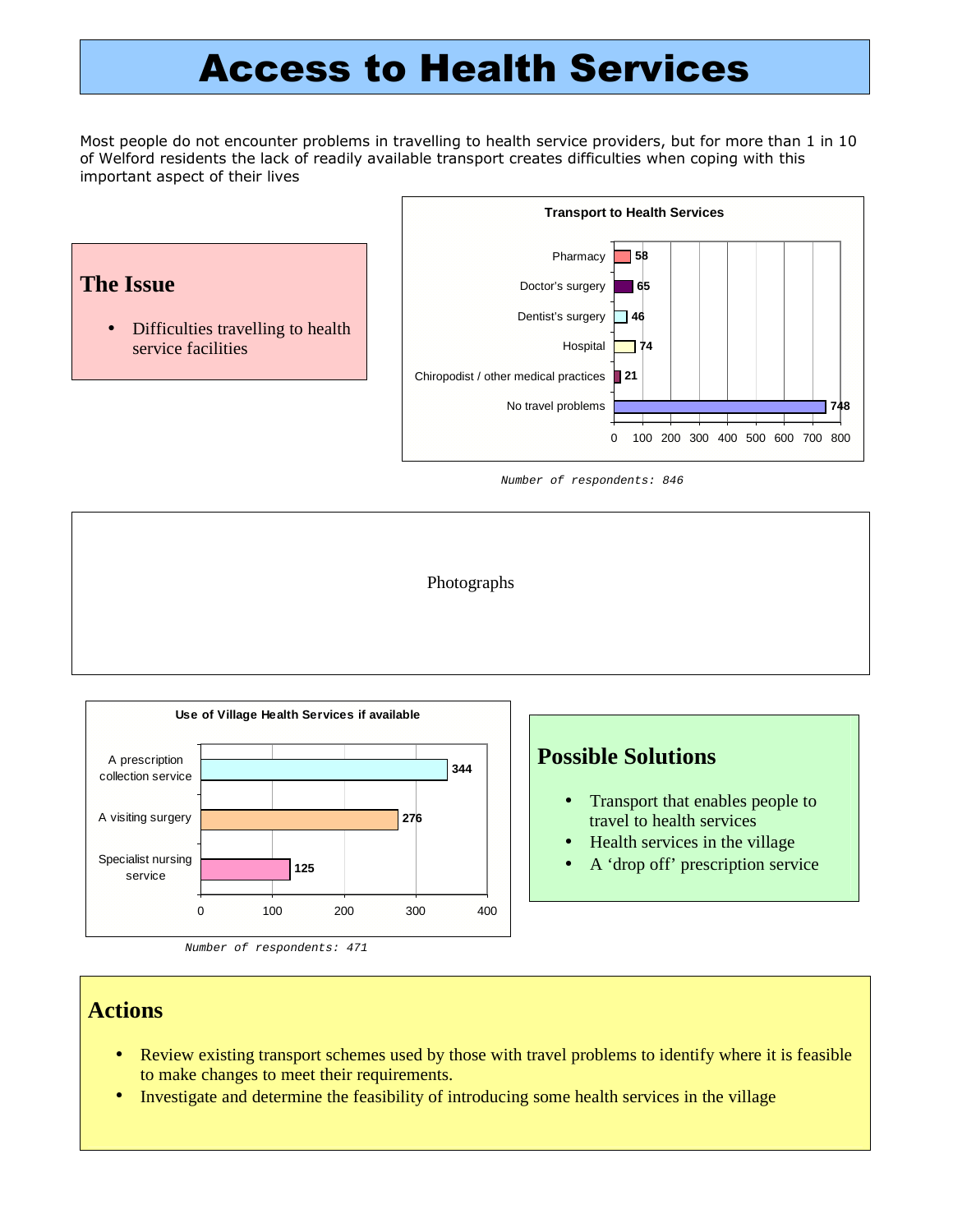## Recreation & Leisure

Of the 812 people who participate in recreational activities, 80% use the village footpaths and 75% use the public houses. By comparison, between 2.5% and 7.5% of respondents participate in arts / crafts and other social clubs and activities. The Memorial Hall is used by 35% of respondents with 12% using the Church and Chapel rooms.

Number of respondents: 812





Of the 318 people who take part in sporting activities, 45% of respondents play golf and between 11% and 22% take part in the remainder. 4% participate in horse riding.

Over 60% of respondents feel that they are not sufficiently well informed about what Welford has to offer in terms of clubs, societies, recreational facilities and events.

Number of respondents: 522

Almost 700 people indicated they would participate in or use other activities / facilities if they were available. The most popular are a nature reserve / wildlife area, an all-weather sports surface, mobile cinema, adult education classes and additional arts / crafts clubs. 22% of respondents favoured additional equipment on the existing children's playground. Sixty one percent of respondents saw no need for an additional children's playground. However the Young People and the children's questionnaires indicated support for additional equipment on the existing playground. **50 56 54 65 16** All weather multi-sports surface Additional equipment Internet café facility 'Drop in' community centre 'Senior Citizens' club Teenagers' youth club Disabled club Nature reserve Visiting mobile cinema

Number of respondents: 699

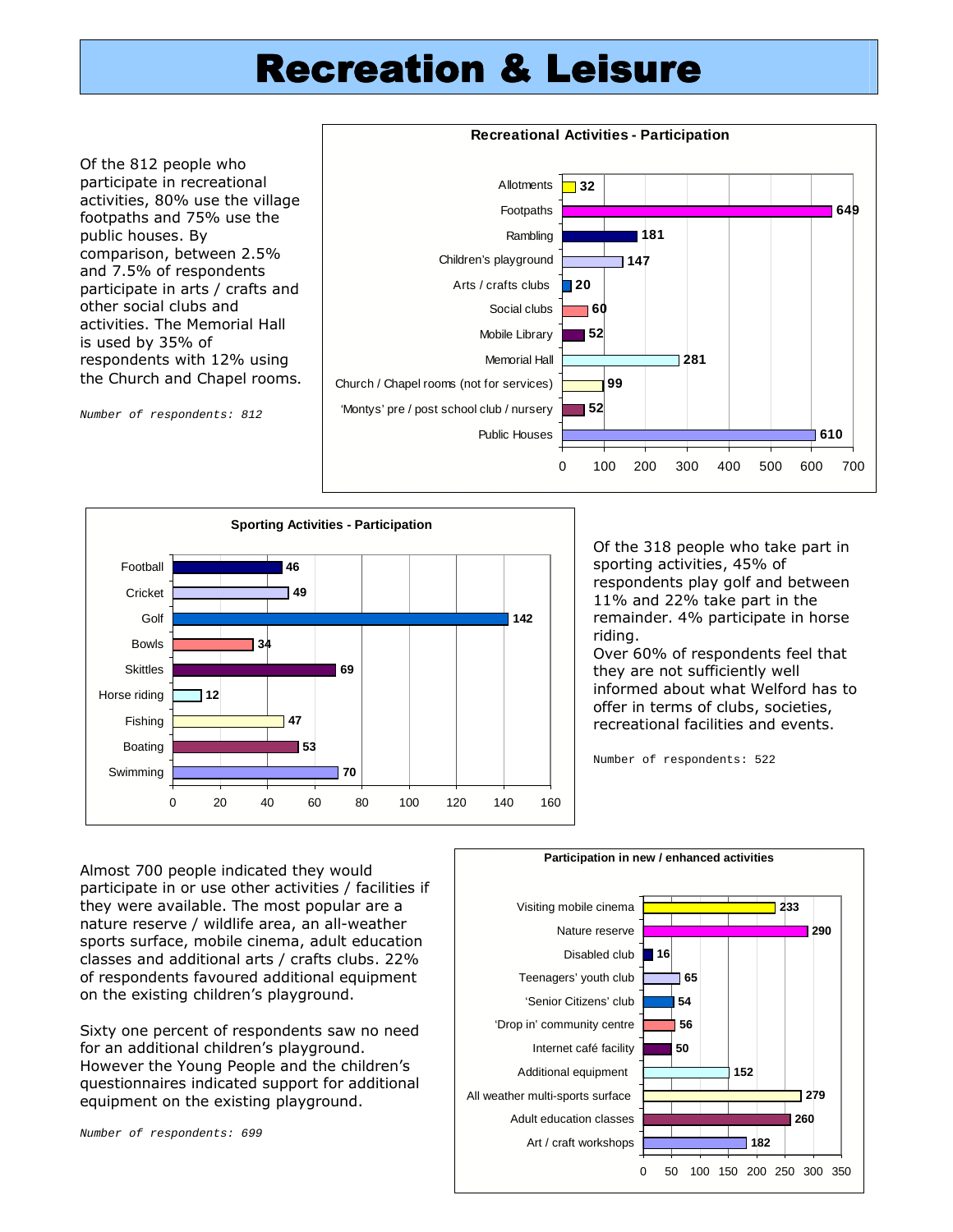A requirement for:

- An all weather multi-sports surface
- Dedicated open spaces for leisure purposes

And in addition:

- Adult education classes and arts / crafts workshops
- Facilities / clubs for younger people
- Information about recreation & leisure activities
- Equipment on existing children's playground

## **Possible Solutions**

- All-weather sports facilities
- Dedicated open spaces
- Adult education classes
- Arts / crafts workshops
- Facilities / clubs for younger people
- More information on activities
- Additional playground equipment
- Greater utilisation of existing facilities

## **Actions**

- Determine the feasibility of providing:
	- o An all weather multi-sports surface
	- o A visiting mobile cinema
	- o Additional children's playground equipment
	- o Open spaces dedicated to Wildlife / Nature and other uses
	- o Adult education classes
	- o Additional arts / crafts clubs
	- o More information about recreational & leisure activities

#### Work with:

- o Appropriate Village committees to review the current usage and future potential of local existing facilities.
- o Young people to establish a young persons' activity club (refer to Young People section)

Pictures to be added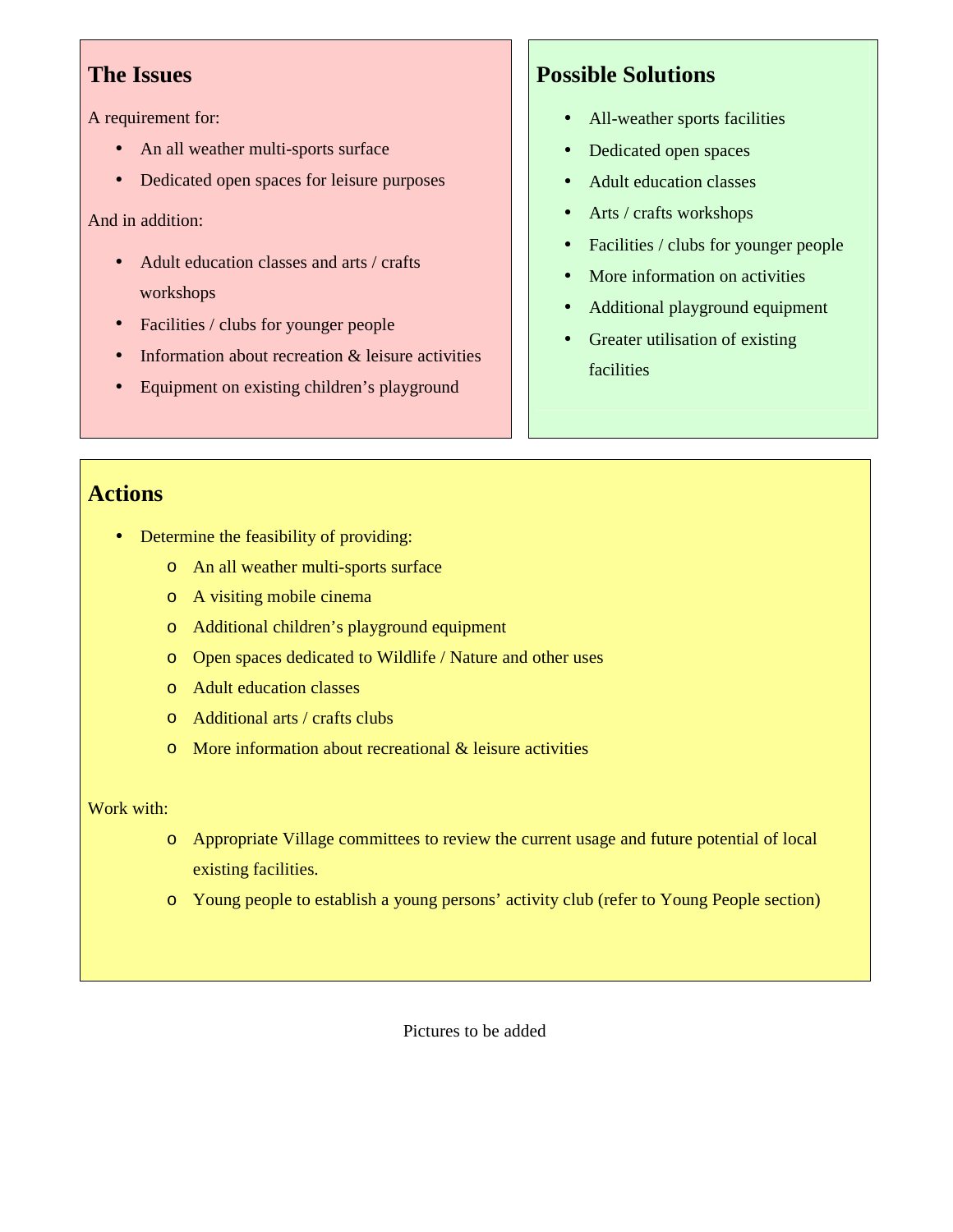## Public Utilities



When the electricity supply is interrupted 78% of households experience a moderate or high level of inconvenience.

Number of respondents: 440



Almost 38% of households experience a moderate or high level of inconvenience due to variations in water pressure.

Number of respondents: 439

Almost two thirds of households are not prepared to spend any money for a gas supply to be provided for the village. A little over a quarter of households were prepared to spend £500 with the remainder prepared to spend up to £2000.



Street lighting

Number of respondents: 424

A narrow majority of respondents supported the provision of street lighting at locations where it could be beneficial such as junctions and street corners with 53% of households in favour and 47% against.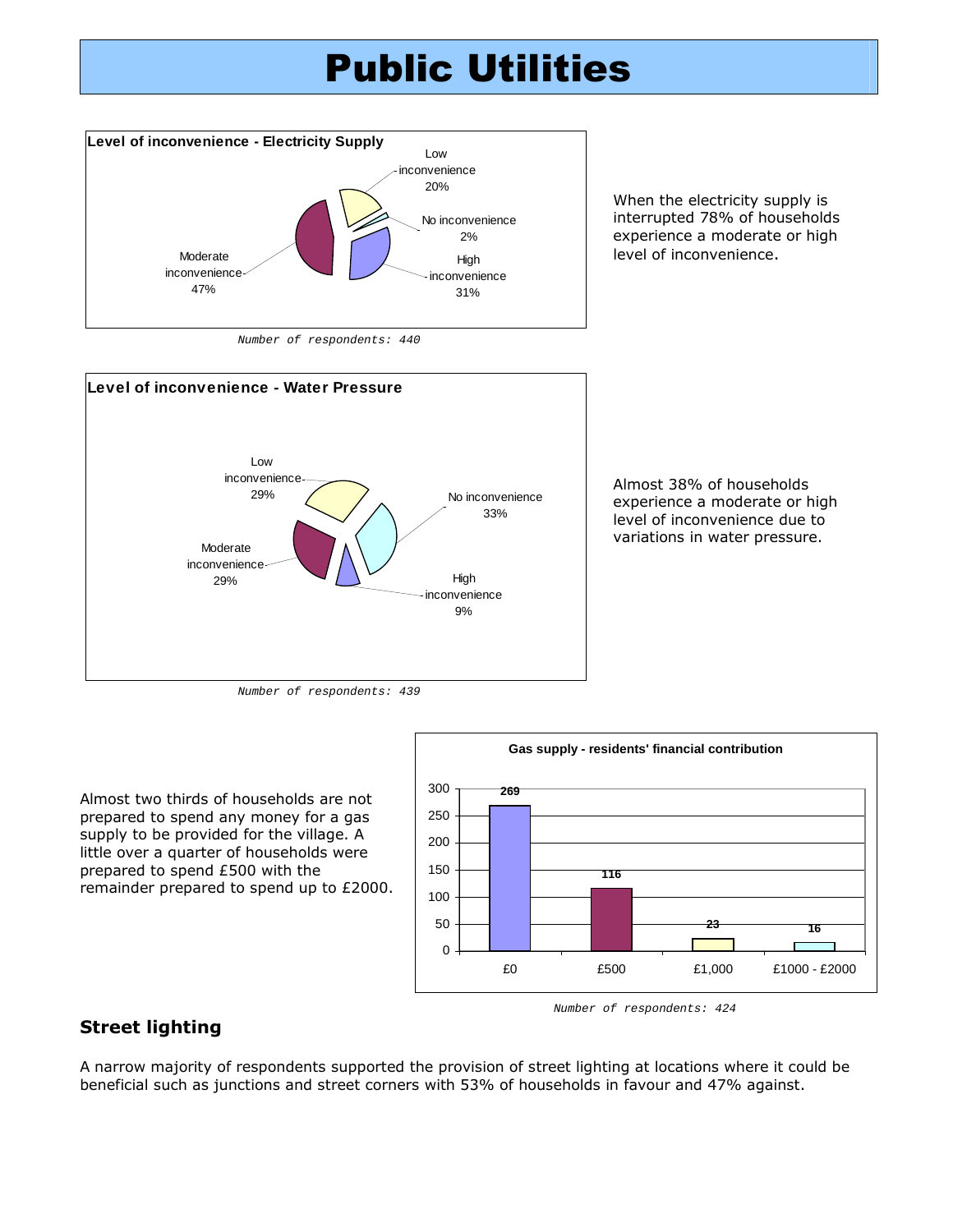- Interruption of electricity supply
- Low water pressure in some areas of village
- Village opinion divided over provision of street lighting at selected locations.
- Lack of mains gas supply

## **Possible Solutions**

- More reliable electricity supply
- Improved water pressure
- Street lighting proposals for community evaluation
- Mains gas supply

## **Actions**

Work with the appropriate service providers to determine the necessary steps in order to:

- Improve / upgrade electricity supply
- Improve / upgrade water supply
- Determine the feasibility (including cost per household) of providing a gas supply

Produce a range of street lighting proposals (including a nil option) for evaluation by the community.

## Post Office

During 2005/6 and following a village postal survey the Parish Council looked into the possibility of reestablishing a village Post Office. Quite apart from the difficulty of securing suitable premises it became clear that a commercially viable plan for a stand-alone Post Office could not be achieved and no means of linking it to one of the Village's established businesses was apparent.

A third of respondents to the Preliminary Questionnaire expressed a wish for this facility to be re-instated in the Village. However, it has to be recognised that in light of an increasing number of traditional Post Office services being available from sources other than the Post Office and recent nationwide Post Office closures that this goal may to prove to be extremely difficult to achieve. In these circumstances it is considered that the only realistic course is for the Parish Council to continue to monitor and evaluate the situation.

Photographs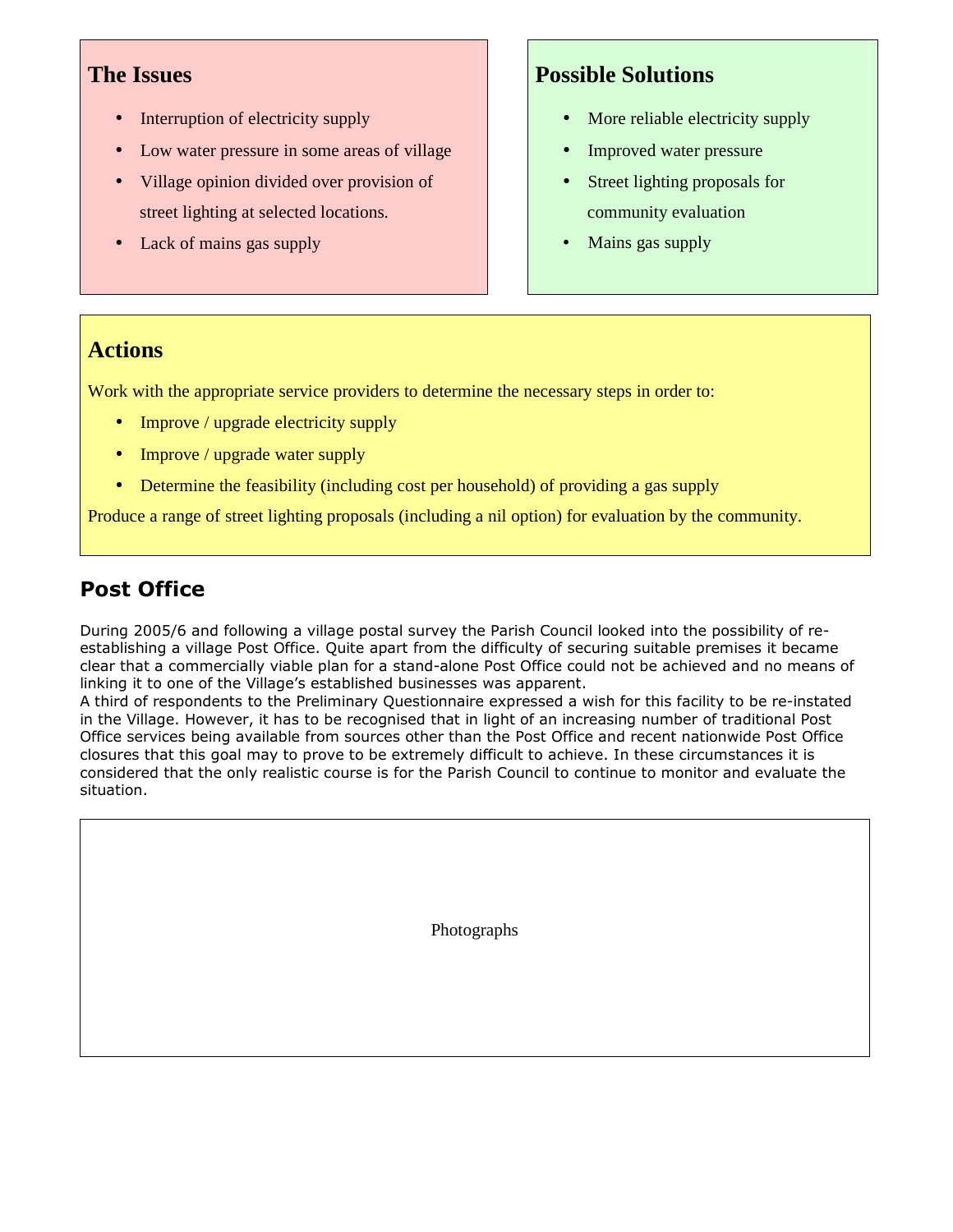## Crime & Disorder

Over two-thirds of people had encountered dangerous driving in the village during the previous 12 months and over one third had experienced or been made aware of burglary.

Between 18% and 30% of respondents had either direct experience or were aware of anti-social behaviour, vandalism or damage to property and/or vehicles.



Number of respondents: 619



This question generated a large number of responses to each of the security measures listed.

Of the 800 people who responded 470 (59%) favoured a walking / cycling beat officer, and between 36% and 48% supported the remaining choices.

Number of respondents: 800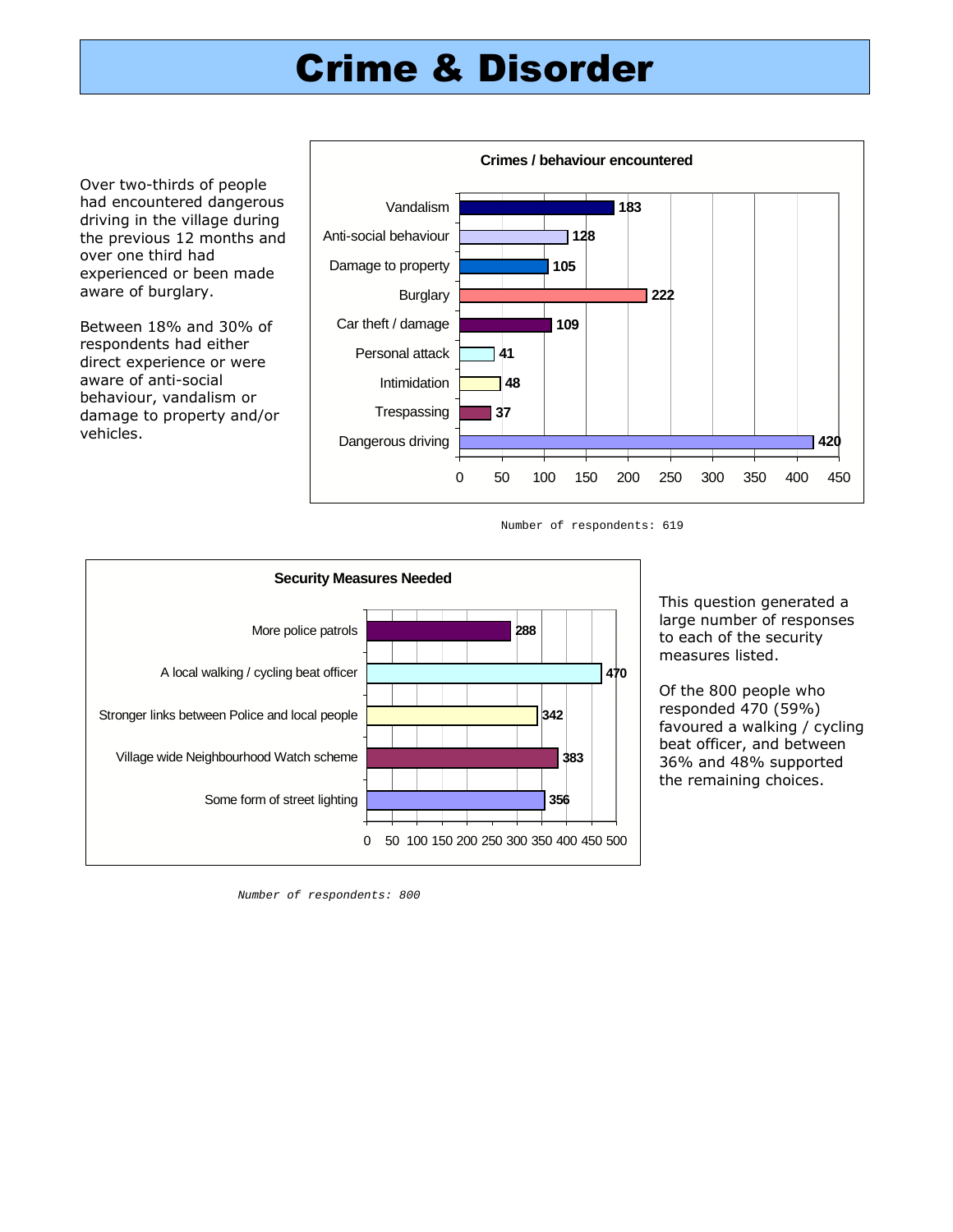- Dangerous driving
- **Burglary**
- Vandalism & damage to property and vehicles
- Anti-social behaviour

## **Possible Solutions**

- Enforcement of speed limits (see Traffic section)
- Increased Police presence
- Village wide neighbourhood watch scheme
- Community / Police collaboration
- Some form of street lighting (see Public Utilities section)

## **Actions**

- Parish Council to work with the Police / Community to determine the feasibility of providing:
	- o A local walking / cycling beat officer
	- o A village wide neighbourhood watch scheme
	- o Additional Police patrols
	- o A Police/community collaboration forum
	- o Community Speed Watch schemes (see Traffic section)

Photographs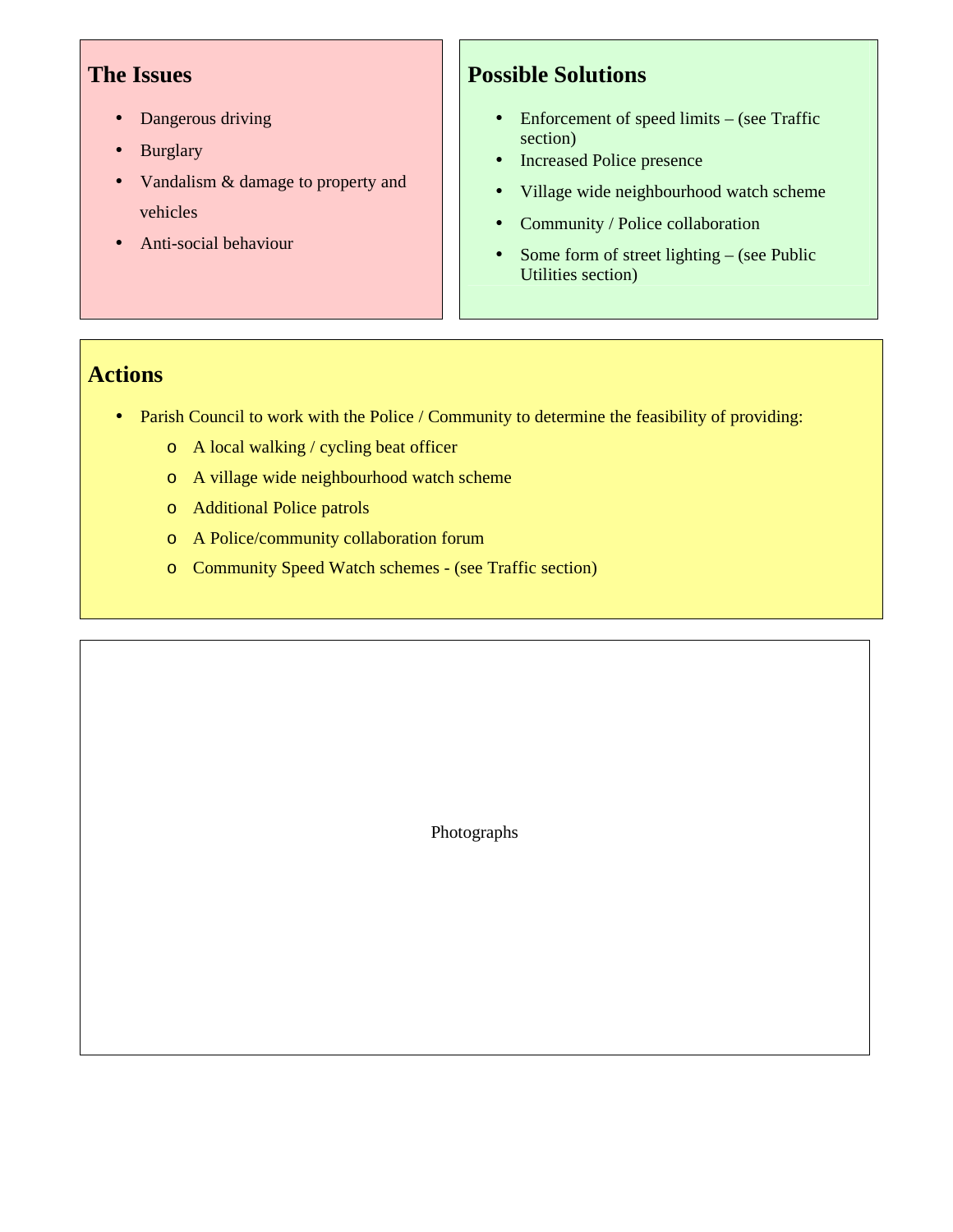## Local Environment

### Public rights of way (footpaths).

Welford has between 8 and 9 miles of public footpaths. Over 500 people use the village footpaths on a daily or weekly basis. A further 177 people said that they use the footpaths monthly. With regard to the standard of maintenance almost 85% of respondents feel that this is acceptable or high.









Approximately 80% of respondents regard the standard of maintenance of these facilities as acceptable or high.

Whilst 84% of respondents believe that refuse collection / recycling is effective, two-thirds would like to see additional recycling facilities located in the Village. In the case of gully and drain cleaning 46% of respondents believe it is not effective.

Other facilities (riverside access, seating in open spaces and provision of litter bins) all achieved similar scores with two thirds of respondents regarding these facilities as effective and a third regarding them as ineffective.

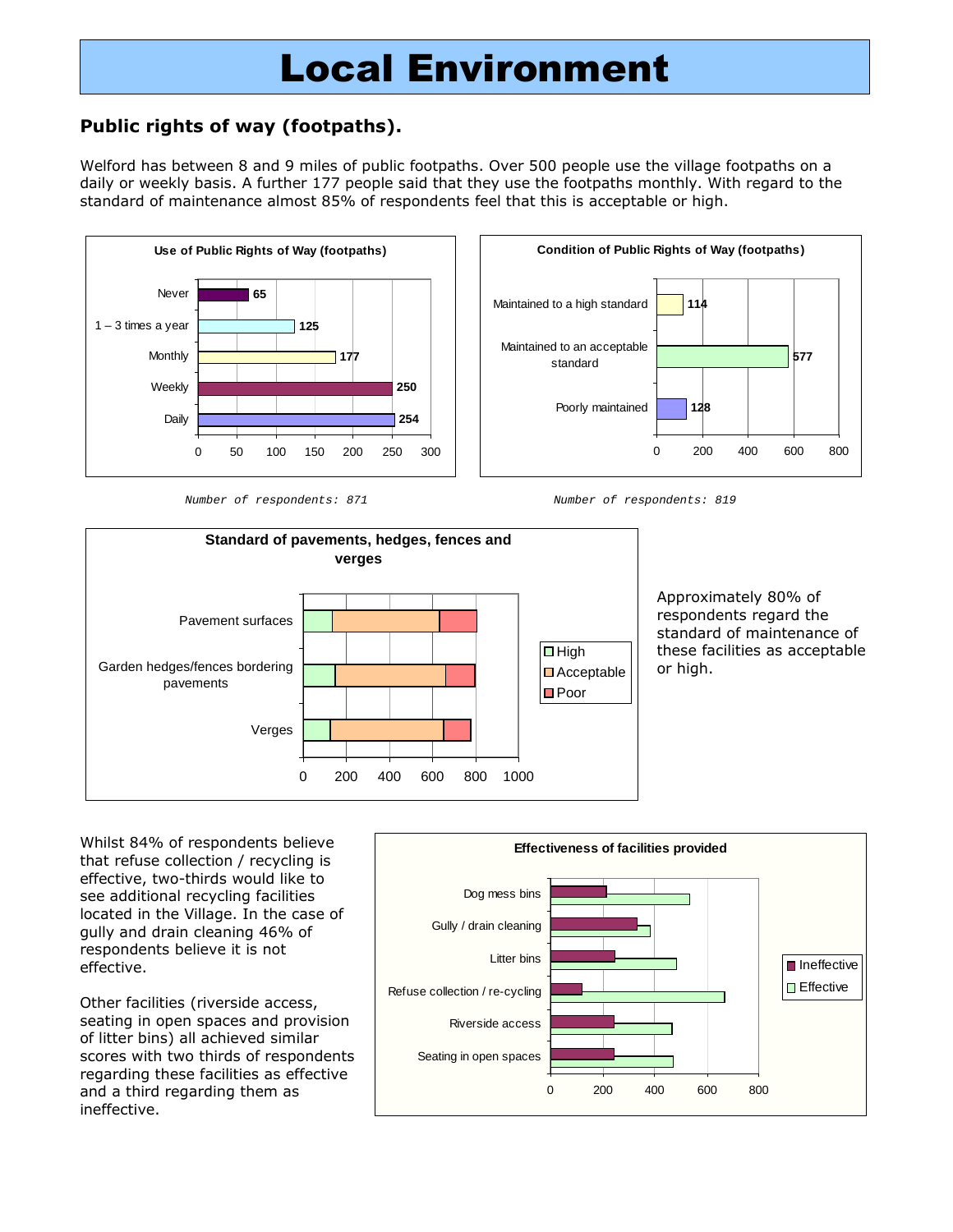- Local recycling facilities
- Maintenance of pavements
- Gully/drain cleaning

## **Possible Solutions**

- Increased local recycling facilities
- Continuing improvements to the:
	- o standard of footpath maintenance
		- o standard of pavement maintenance
- Improved gully/drain cleaning



## **Actions**

- Work with District Council to:
	- o Introduce improved local re-cycling facilities
	- o Improve the standard of pavements
	- o Improve gully/drain cleaning service

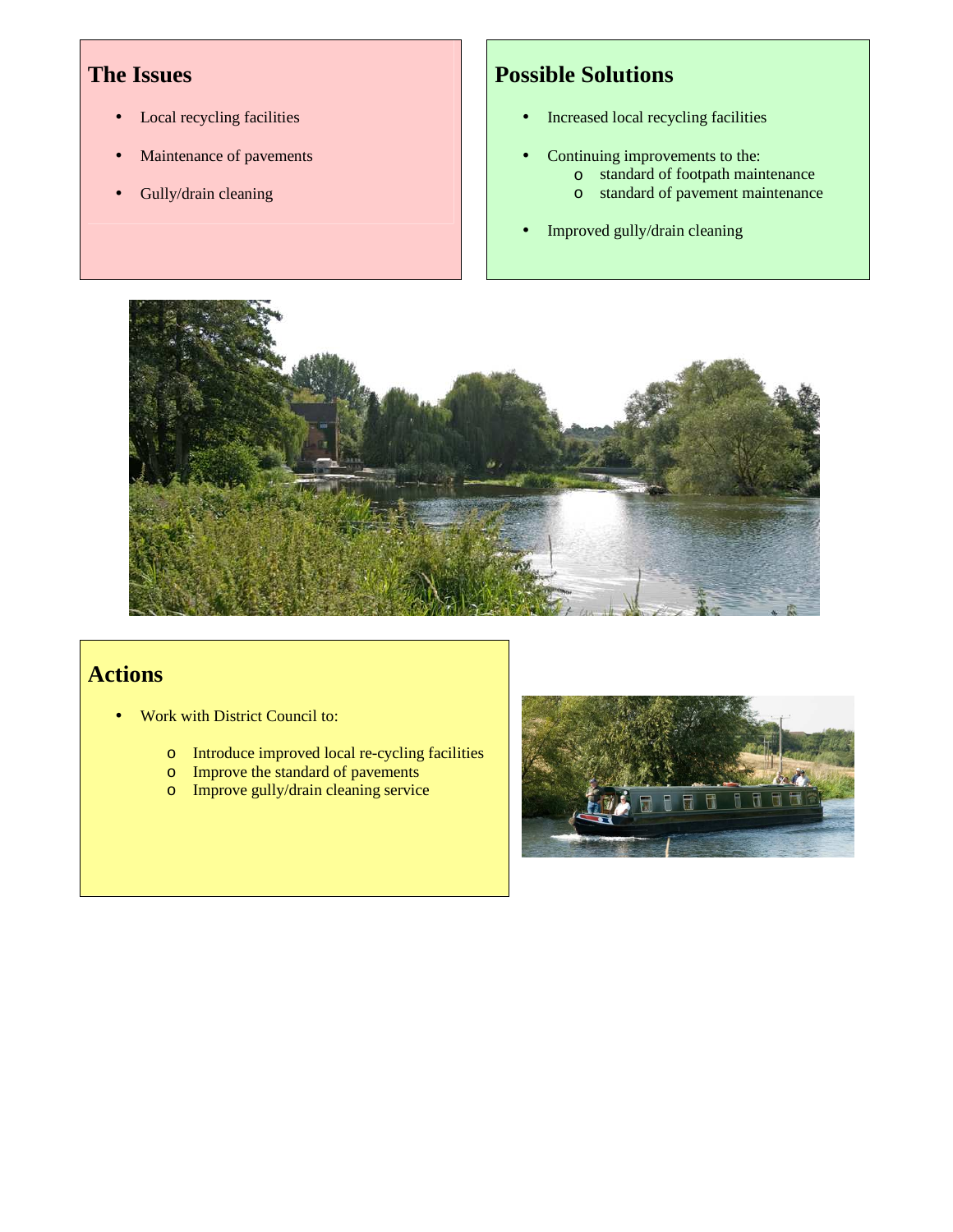# Young People (age 11 – 18)

The Young People's questionnaire was completed by 79 respondents. They were asked to answer questions relating to the sports and hobbies that they currently enjoy, their views on the adequacy of activities and facilities available in the Village and what improvements they would like to see.

| <b>Sport</b>                | <b>Responses</b> |
|-----------------------------|------------------|
| Football                    | 36               |
| Basketball/Netball          | 36               |
| Tennis                      | 29               |
| Cricket                     | 25               |
| Swimming                    | 14               |
| Skateboarding/Rollerblading | 14               |
| <b>Badminton</b>            | 10               |
| Other sports                | 61               |

**Hobby Responses**  Computing 46 Outdoor pursuits 1 34 Arts and Crafts 28 Drama 24 Dance 20 Martial arts **8** Drums / Music / Singing 8 Other hobbies 4

The most popular sports are listed and, as can be seen by the chart, many young people enjoy more than one activity. The 61 'other sports' cover 26 different activities.

The most popular hobbies are listed and once again it can be seen that many young people pursue more than one activity.

Over 80% of young people feel that there are not enough activities and facilities for them in the Village.

| New or enhanced                    | <b>Responses</b> |
|------------------------------------|------------------|
| facilities / activities            |                  |
| <b>Youth Club</b>                  | 12               |
| <b>Other Clubs</b>                 | 11               |
| Park (improved and / or            | x                |
| one for older children)            |                  |
| <b>Tennis courts</b>               |                  |
| <b>Misc Facilities/ Activities</b> | 45               |
| Unspecified facilities /           | 20               |
| activities                         |                  |

When asked what improvements were needed there was a spread of diverse ideas with the most popular shown in the adjacent table. The 45 'Misc facilities / activities' cover 24 different topics.

Almost three quarters of respondents thought that having a Youth Committee in the Village to develop ideas for improvements would a good idea with most saying that they would like to join in.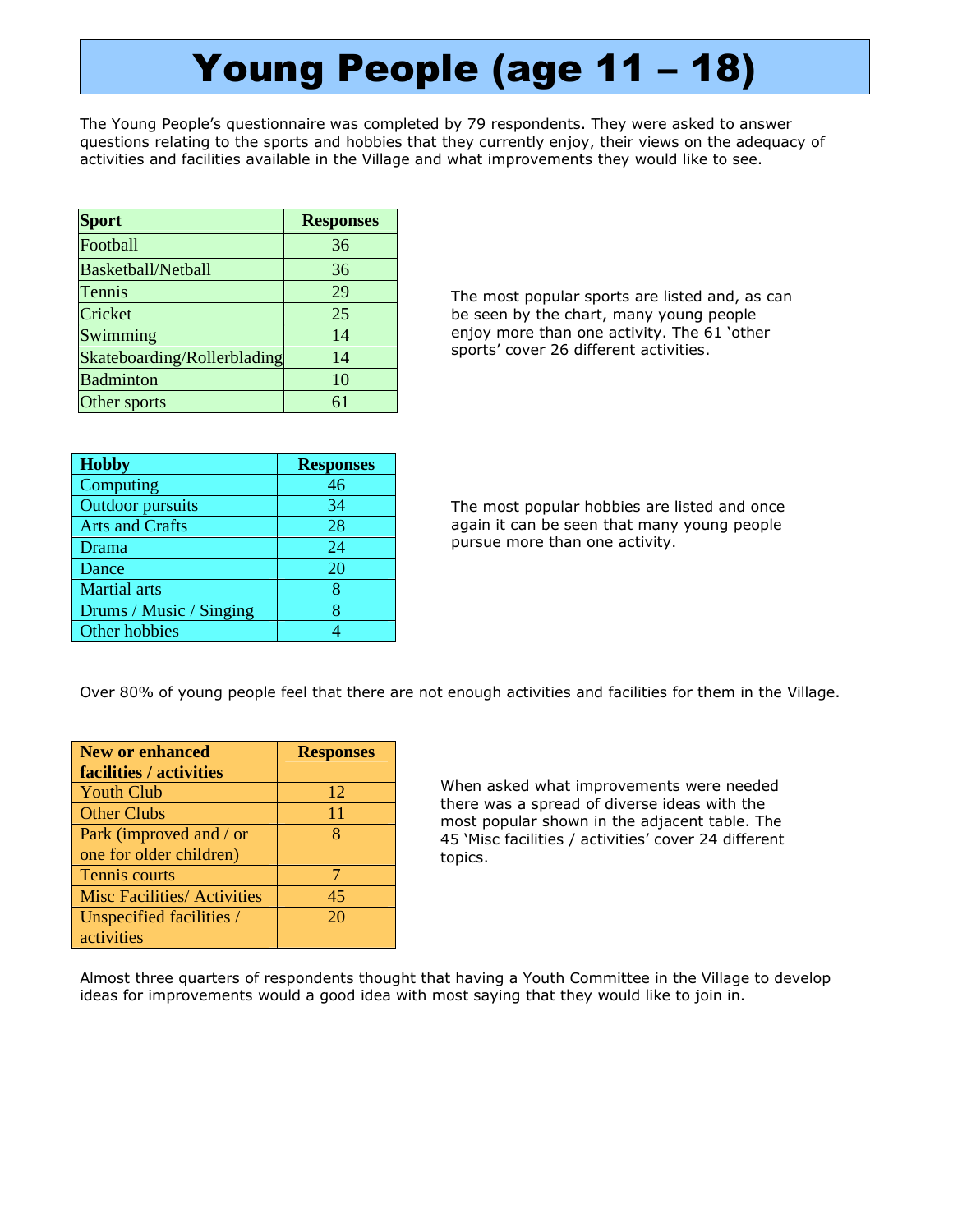• Insufficient facilities, clubs and activities for Young People

## **Possible Solutions**

- Youth Committee
- Activity Clubs
- Multi-sports surface
- Youth / social club
- Improved facilities in park
- Mobile Cinema

### **Actions**

- Work with young people, parents and appropriate youth organisations to determine the feasibility of:
	- o Creating a Youth Committee
	- o Establishing a number of activity / social Clubs
	- o Constructing a multi-sports surface
	- o Forming a Youth / social club
	- o Improving facilities and equipment in the park
	- o Arranging for a regular visiting Mobile Cinema

The opinions and wishes of young people regarding the provision of a multi-sports surface, a mobile cinema and improved facilities in the park / playground are supported by the response in the Recreation and Leisure section of the Village Appraisal Survey.

Photographs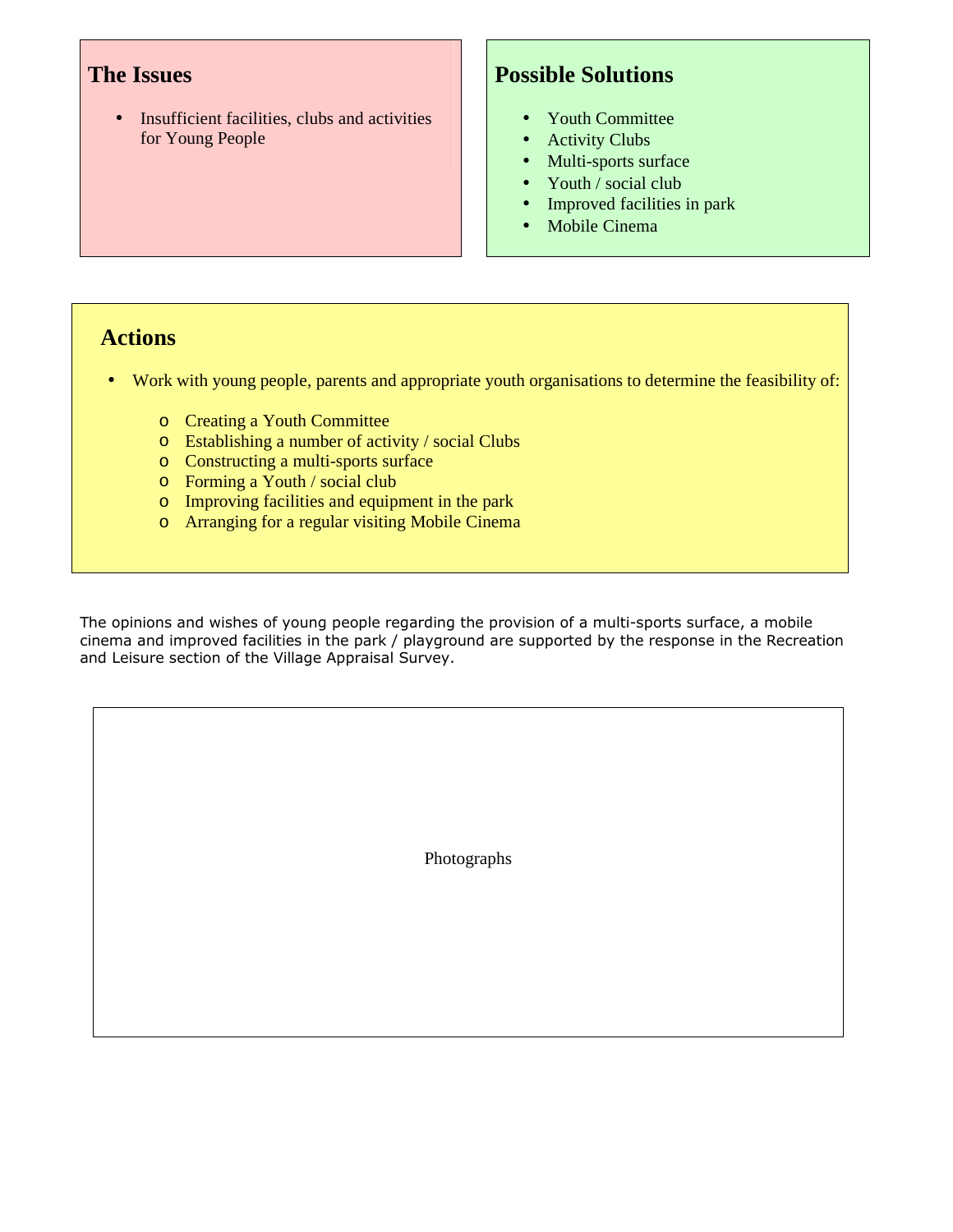# Children (up to age 10)

The Children's questionnaire was completed by 65 respondents. They were asked what they thought were the best things and worst things about living in Welford and how the Village could be made better for themselves and their friends. They were also asked to say what additional clubs and activities they would like to see in the Village.

| <b>Best things about Welford</b>                       | <b>Responses</b> |
|--------------------------------------------------------|------------------|
| Rural features such as countryside, walks, park, river | 52               |
| Village ambience e.g. quiet, clean, nice, friendly     | 25               |
| School and friendships (including nursery)             | 25               |
| Activities and clubs e.g. Maypole dancing, football    | 19               |
| club                                                   |                  |
| Other                                                  |                  |

The most popular features are listed and demonstrate the children's appreciation of the pleasant rural environment in which they live. The 34 'other best things' include 16 different items

| <b>Worst things about Welford</b>                 | <b>Responses</b> |
|---------------------------------------------------|------------------|
| Traffic e.g. speed, volume $\&$ noise             | 25               |
| Environmental hazards e.g. Dog mess, litter, poor | 18               |
| footpaths                                         |                  |
| Lack of children's facilities and activities      | 18               |
| <b>Other</b>                                      | 26               |

The three areas of greatest concern to children are traffic, dog mess, litter and lack of activities. The 26 'other worst things' cover 19 different items.

With a total of 155 positive comments and 87 negative comments the indications are that children have more good things than bad to say about Welford but there are clearly areas needing significant improvement.

Asked how they would make Welford better for themselves and their friends the children gave 128 responses of which 55% related to a better equipped park / playground and both indoor and outdoor activities / facilities.

| <b>Making Welford Better</b>           | <b>Responses</b> |
|----------------------------------------|------------------|
| <b>Improved park facilities</b>        |                  |
| More outdoor activities and facilities | 32               |
| More indoor activities and facilities  |                  |
| Other                                  |                  |

There is a wide spread of suggested improvements with the three largest categories shown in the adjacent table.

Of the 49 indoor and outdoor activities and facilities proposed by the children Tennis was the most popular with 12 responses. The 41 'other ideas for making Welford better' consist of 25 different suggestions including cycle lanes, a pond and wildlife area.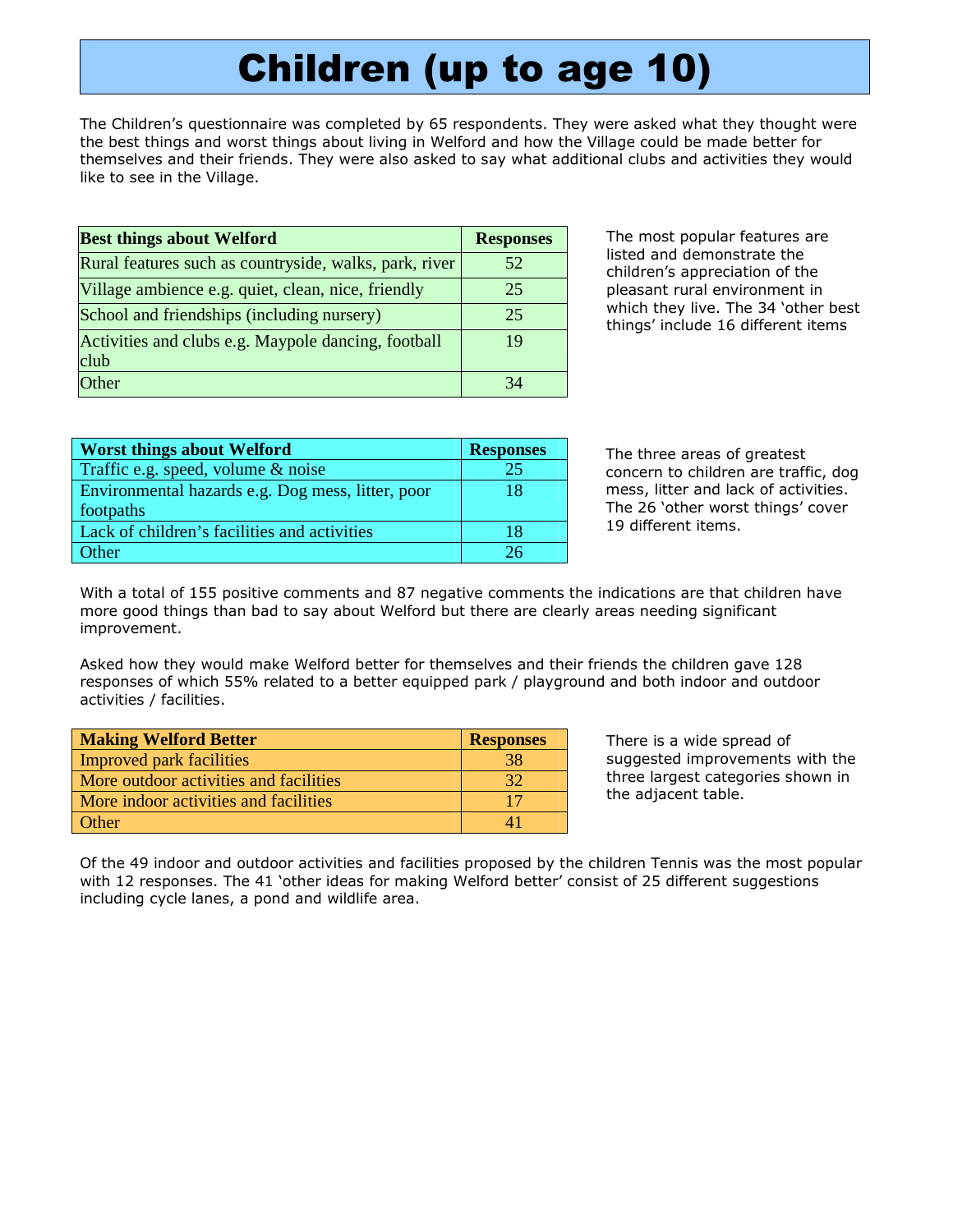• Insufficient facilities, clubs and activities for children

## **Possible Solutions**

- Improved facilities in park
- Indoor / outdoor activities
- Multi-sports surface

## **Actions**

- Parish Council to work with parents, children and appropriate children's organisations to determine the feasibility of:
	- o Establishing a number of indoor / outdoor activities
	- o Improving facilities and equipment in the park
	- o Constructing a multi-sports surface

Photos / drawings

Selection of photos and children's drawings